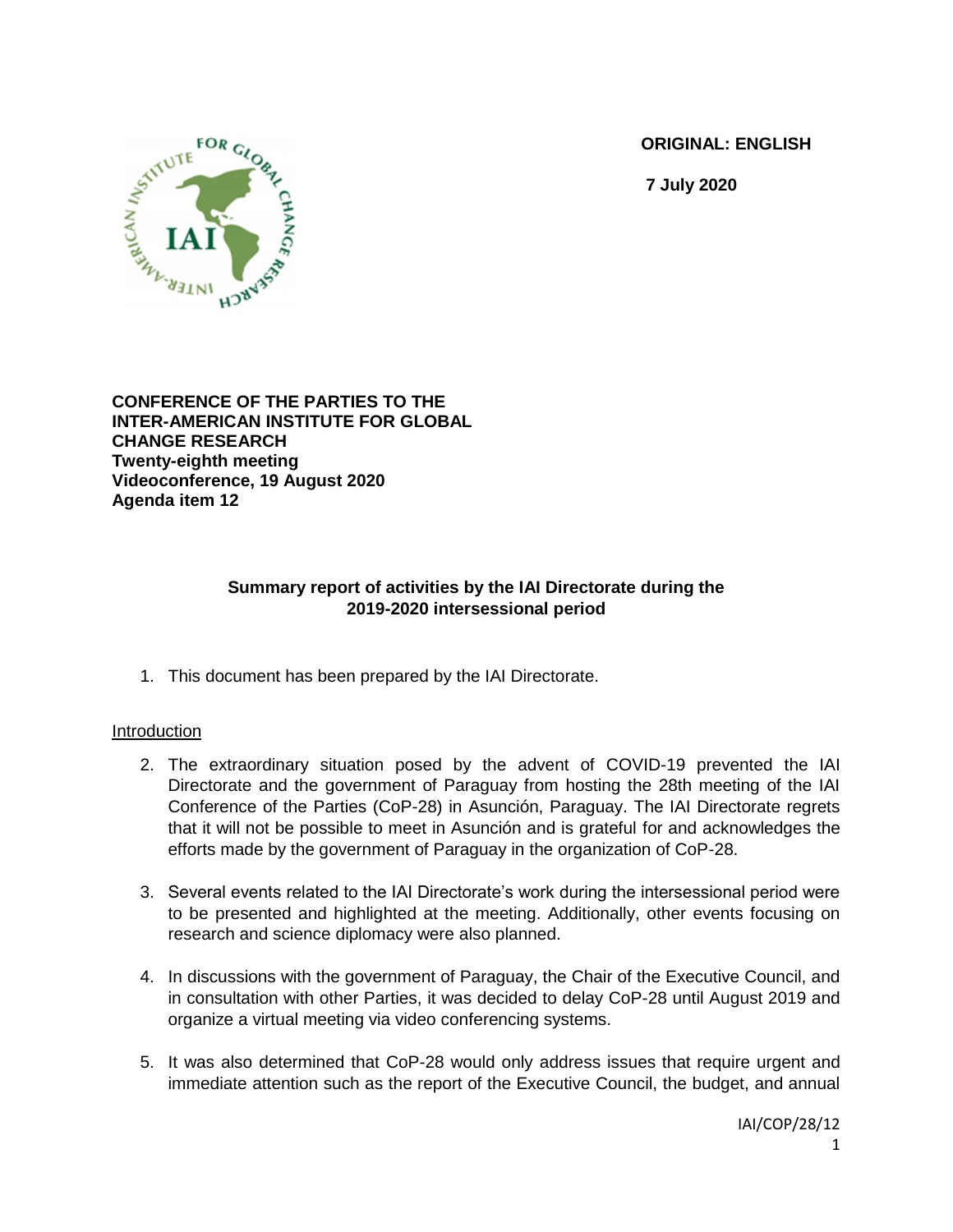report by the Directorate. Additional information on other topics relevant to the IAI Directorate's work program will be provided to Parties via notifications, communications and reports, and meetings during the 2020-2021 intersessional period.

- 6. The IAI Directorate notes that, at CoP-27 (Brasilia, 2019), Parties discussed the possibility of organizing meetings of the CoP on a biennial basis. They suggested that a biennial cycle to meetings of the CoP would provide many benefits including, but not limited to: increased time to implement decisions reached by the Parties, savings to the core budget, increased ability of the Directorate to focus on its work program as opposed to organization of the meeting, increased time to organize side events and invite researchers to present their results and more opportunities for the IAI Directorate to discuss with Parties their needs and priorities.
- 7. However, Article V, paragraph 3 of the *Agreement establishing the Inter-American Institute for Global Change Research*, stipulates that *The Conference of the Parties shall meet at least once every year*. Changing the annual CoP cycle, therefore, would require an amendment approved by a two-thirds vote in the Conference of the Parties per Article XV, paragraph 3 of the *Agreement*. The amendment would only come into force sixty days after the date on which two-thirds of the Parties have notified the Depository, through diplomatic channels, that they have completed their corresponding domestic legal requirements.
- 8. Given the challenges in finalizing amendments, Parties made several other suggestions including the possibility of organizing truncated meetings and holding the meetings via video conferencing systems.
- 9. In light of the above, the situation created by COVID-19 provides Parties and the IAI Directorate with the opportunity to access the benefits of holding a virtual truncated CoP on a biennial basis. Face-to-face meetings would be held every other year and offer Parties a more complete accounting of work by the IAI Directorate particularly its programs in support of science, capacity building and science to policy.
- 10. Accordingly, the IAI Directorate will evaluate the success of organizing CoP-28 via video conferencing and make recommendations to Parties at CoP-29.
- 11. This report, therefore, presents a brief summary of achievements by the IAI Directorate during the 2019-2020 intersessional period. The IAI Directorate will provide additional indepth information to Parties during the 2020-2021 intersessional period on its work and achievements via notifications, reports and face-to-face meetings.

### Report on science

| Decision | <b>Strategic Plan</b> | Actions by the IAI<br>Directorate | Results |
|----------|-----------------------|-----------------------------------|---------|
|----------|-----------------------|-----------------------------------|---------|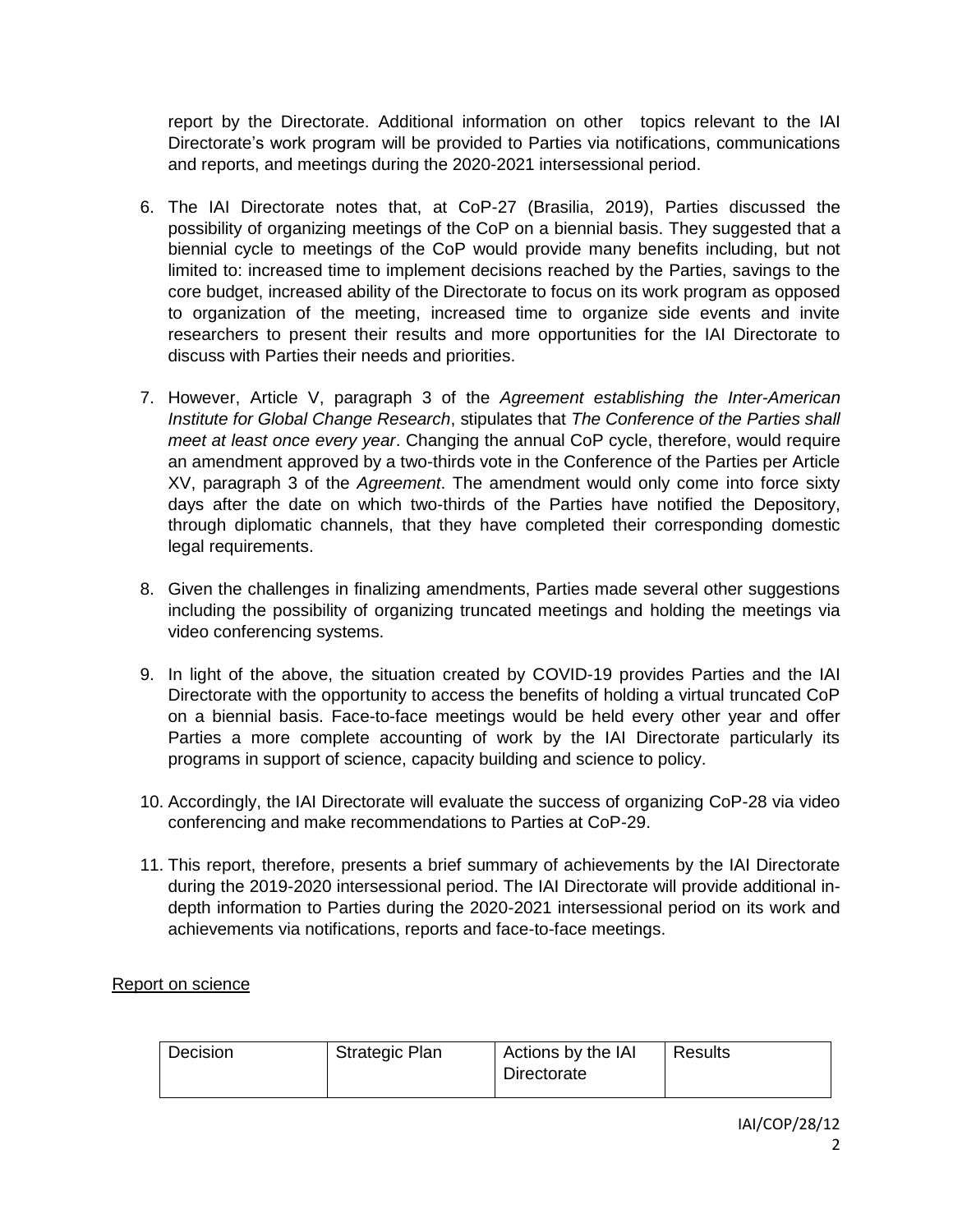| XXVII/5. The              | Theme II - Science       | The IAI has revised                    | Future scientific      |
|---------------------------|--------------------------|----------------------------------------|------------------------|
| <b>Science Advisory</b>   | for the                  | the science agenda,                    | activities supported   |
| Committee and the         | Sustainability of the    | in coordination with                   | by the IAI will be     |
| Science-Policy            | Americas: The            | the SAC and SPAC,                      | better able to         |
| Advisory                  | Articles of the          | to better reflect                      | address priorities     |
| Committee are             | Agreement                | transdisciplinary                      | for IAI parties (e.g., |
| instructed to further     | Establishing the IAI     | research and                           | human issues and       |
| revise and update         | state that IAI           | science with special                   | systems) via           |
| the IAI Scientific        | should support           | attention to human                     | transdisciplinary      |
| Agenda in line with       | science that             | issues and                             | research, in line      |
| the IAI Strategic         | improves the             | systems. The                           | with the IAI           |
| Plan to better<br>reflect | Americas' ability to     | Scientific Agenda<br>will be discussed | Strategic Plan.        |
| transdisciplinary         | cope with and            | under agenda item                      |                        |
| research and              | thrive under global      | 11 of the present                      |                        |
| science with              | change. By               | meeting.                               |                        |
| special attention to      | achieving the            |                                        |                        |
| human issues and          | guiding principles,      |                                        |                        |
| systems.                  | transdisciplinary        |                                        |                        |
|                           | research, and the        |                                        |                        |
|                           | scientific goals and     |                                        |                        |
|                           | objectives, the IAI      |                                        |                        |
|                           | expects to make a        |                                        |                        |
|                           | positive impact          |                                        |                        |
|                           | towards the              |                                        |                        |
|                           | sustainability of the    |                                        |                        |
|                           | region, address the      |                                        |                        |
|                           | cross-cutting            |                                        |                        |
|                           | challenges posed         |                                        |                        |
|                           | by climate change,       |                                        |                        |
|                           | and support the          |                                        |                        |
|                           | Sustainable              |                                        |                        |
|                           | <b>Development Goals</b> |                                        |                        |
|                           | (SDGs) and other         |                                        |                        |
|                           | multilateral targets     |                                        |                        |
|                           | within the context       |                                        |                        |
|                           | of national              |                                        |                        |
|                           | priorities.              |                                        |                        |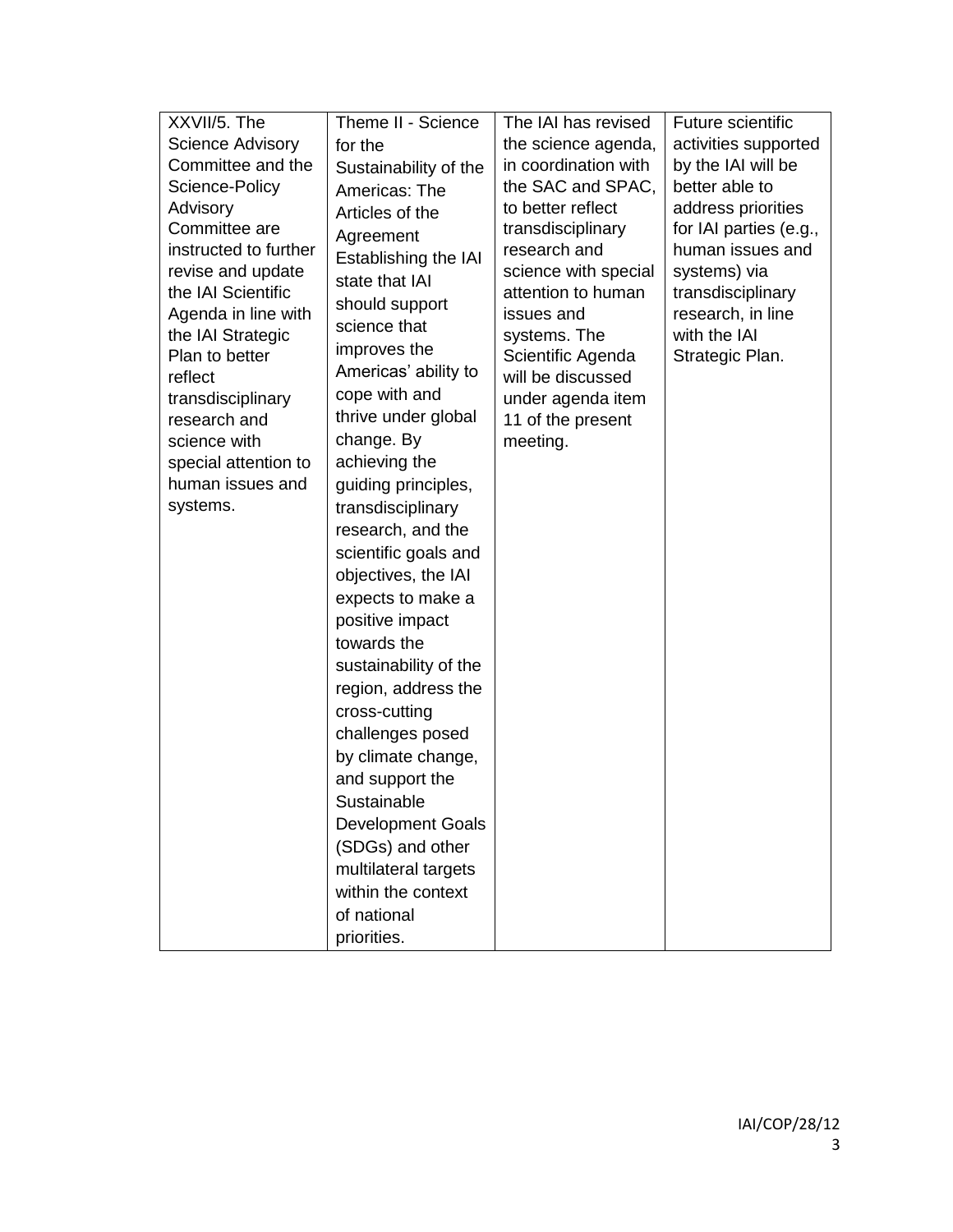| XXVII/16. The IAI      |                           | In February 2020,       | The IAI will bring    |
|------------------------|---------------------------|-------------------------|-----------------------|
| Directorate is         | 1.i.a. By the end of      | the IAI submitted a     | together key          |
| instructed to          | 2019, the                 | 5-year funding          | national and          |
| continue exploring     | Directorate, with         | proposal to NSF         | regional funders to   |
| alignment of CRN4      | support of the            | (currently under        | create a flexible     |
| with the Belmont       | SAC/SPAC and in           | review) that would      | Inter-American        |
| Forum                  | collaboration with        | provide financial       | funding consortium    |
| Collaborative          | the Belmont Forum,        | support for the         | for global change     |
| <b>Research Action</b> | will execute the          | development of a        | research to           |
| (CRA), especially in   | Collaborative             | flexible funding        | collaboratively       |
| light of efforts to    | <b>Research Network 4</b> | mechanism for the       | finance multi-        |
| develop a flexible     | (CRN4) to fund inter      | Americas, allowing      | country TD projects   |
| funding mechanism      | and                       | for alignment with      | in coordination with  |
| for the Americas.      | transdisciplinary         | <b>Belmont Forum</b>    | the Belmont           |
|                        | research to assist        | Collaborative           | Forum, Joint          |
|                        | the Parties in            | <b>Research Actions</b> | Programming           |
|                        | advancing the             | $(CRA)$ .               | Initiatives (JPIs) of |
|                        | understanding of          |                         | Europe, and           |
|                        |                           |                         | others.               |
|                        | global change             |                         | The IAI Directorate   |
|                        | issues.                   |                         | notes that it was     |
|                        |                           |                         | planning to host a    |
|                        |                           |                         | meeting of funding    |
|                        |                           |                         | mechanisms and        |
|                        |                           |                         | donors on the         |
|                        |                           |                         | margins of the        |
|                        |                           |                         | <b>Belmont Forum</b>  |
|                        |                           |                         | Plenary meeting       |
|                        |                           |                         | which was to be       |
|                        |                           |                         | held in October       |
|                        |                           |                         | 2020 in               |
|                        |                           |                         | Montevideo,           |
|                        |                           |                         | Uruguay. Due to       |
|                        |                           |                         | COVID-19, this        |
|                        |                           |                         | meeting will be re-   |
|                        |                           |                         | scheduled for the     |
|                        |                           |                         | 2020-2021             |
|                        |                           |                         | intersessional        |
|                        |                           |                         | period.               |
|                        |                           |                         |                       |
| XXVII/17. The IAI      |                           | $(1)$ The IAI           | $(1)$ The results of  |
| Directorate is         | 1.iv.a.The                | Directorate has         | this project will     |
| directed to continue   | Directorate, with the     | designed and            | guide the             |
| working in             | support of the            | implemented a           | development of        |
| collaboration with     | SAC/SPAC, will            | transdisciplinary       | public health         |
|                        |                           |                         |                       |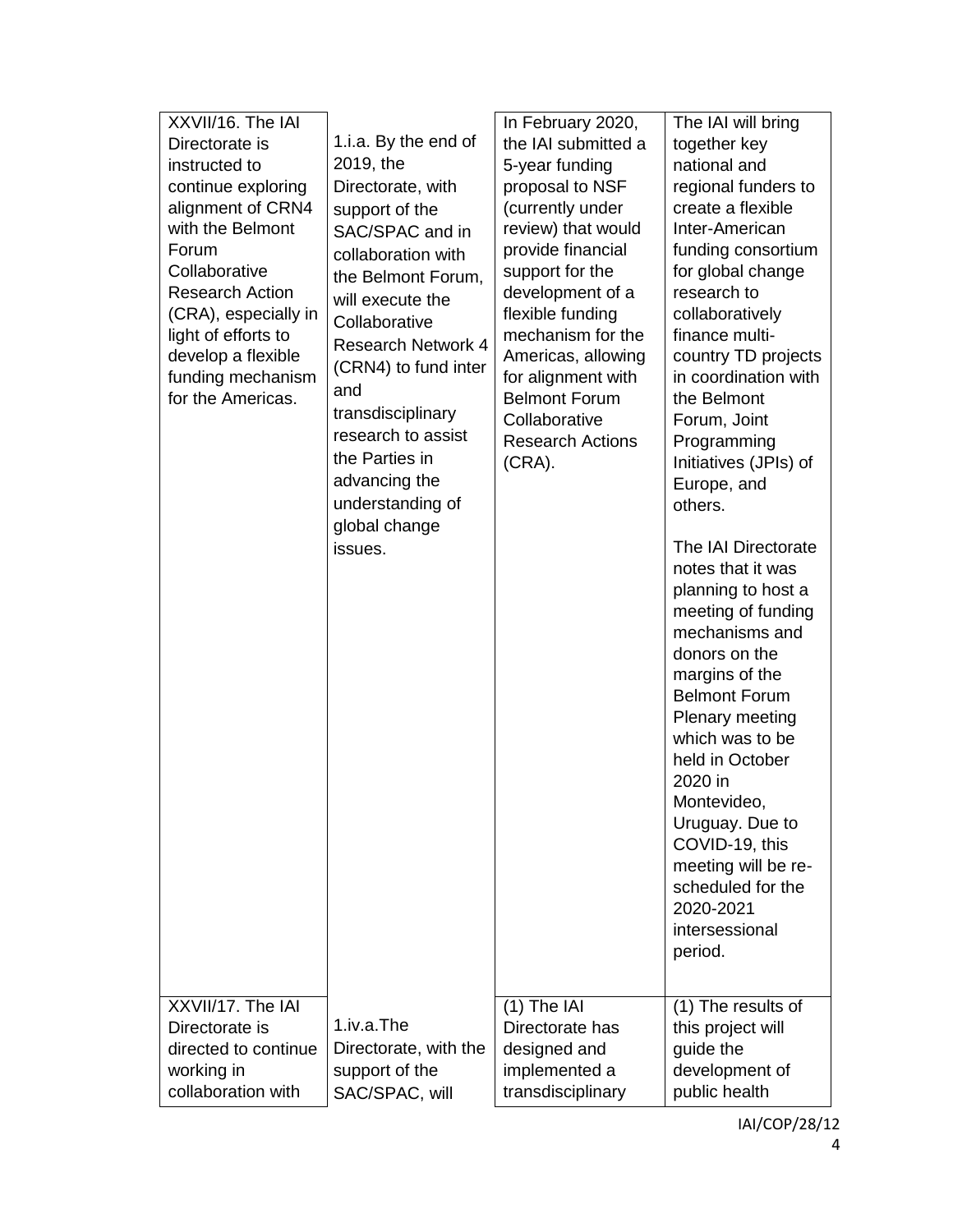| the Scientific        | continue with        | project entitled,     | actions in the                           |
|-----------------------|----------------------|-----------------------|------------------------------------------|
| Advisory              | research activities  | "Conduct of a         | Caribbean that aim                       |
| Committee and the     | and current capacity | vector-borne          | to reduce gender                         |
| <b>Science Policy</b> | building program of  | disease and gender    | inequalities in                          |
| Advisory              | the IAI.             | dynamics study,"      | health outcomes.                         |
| Committee on the      |                      | with funding from     | This particular                          |
| design and            |                      | the Inter-American    | project is focused                       |
| implementation of     |                      | Development Bank      | on arboviral illness                     |
| transdisciplinary     |                      | via the University of | (e.g., dengue,                           |
| research on           |                      | West Indies (2020-    | chikungunya, Zika)                       |
| aspects of global     |                      | 2021). This project   | and gender                               |
| change related to     |                      | is being              | considerations in                        |
| the sciences of the   |                      | implemented in        | the development of                       |
| earth, ocean,         |                      | Jamaica, St. Lucia    | climate driven early                     |
| atmosphere, the       |                      | and Haiti. In line    | warning systems                          |
| environment and       |                      | with the Strategic    | for epidemics. This                      |
| the social sciences   |                      | Plan, the project     | project will also                        |
| in alignment with     |                      | addresses the goal    | strengthen the IAI's                     |
| the IAI Strategic     |                      | of improving human    | collaborations with                      |
| Plan.                 |                      | health and well-      | <b>Caribbean Parties</b>                 |
|                       |                      | being, and includes   | and regional                             |
|                       |                      | the participation of  | bodies, such as the                      |
|                       |                      | the end users         | <b>Caribbean Public</b>                  |
|                       |                      | (public health        | <b>Health Agency</b>                     |
|                       |                      | sector) from project  | (CARPHA) and the                         |
|                       |                      | design to             | Caribbean Institute                      |
|                       |                      | implementation.       | for Meteorology                          |
|                       |                      |                       | and Hydrology                            |
|                       |                      | (2) In May 2020, the  | (CIMH).                                  |
|                       |                      | SAC, SPAC and IAI     |                                          |
|                       |                      | <b>Directorate</b>    |                                          |
|                       |                      | established a         | (2) The strategic<br>areas identified in |
|                       |                      | working group on      |                                          |
|                       |                      | COVID-19, and         | the COVID-19                             |
|                       |                      | developed a           | concept note will                        |
|                       |                      | concept note,         | be considered                            |
|                       |                      | outlining key         | when developing                          |
|                       |                      | opportunities and     | the scientific                           |
|                       |                      | areas of action for   | programs, capacity                       |
|                       |                      | the IAI. This         | building and<br>outreach activities      |
|                       |                      | document highlights   | led by the IAI in the                    |
|                       |                      | the regional impact   |                                          |
|                       |                      | of the COVID-19       | coming year.                             |
|                       |                      | pandemic on           |                                          |
|                       |                      | priority areas        |                                          |
|                       |                      | identified in the     |                                          |
|                       |                      | Strategic Plan such   |                                          |
|                       |                      |                       | IAI/COP/28/12                            |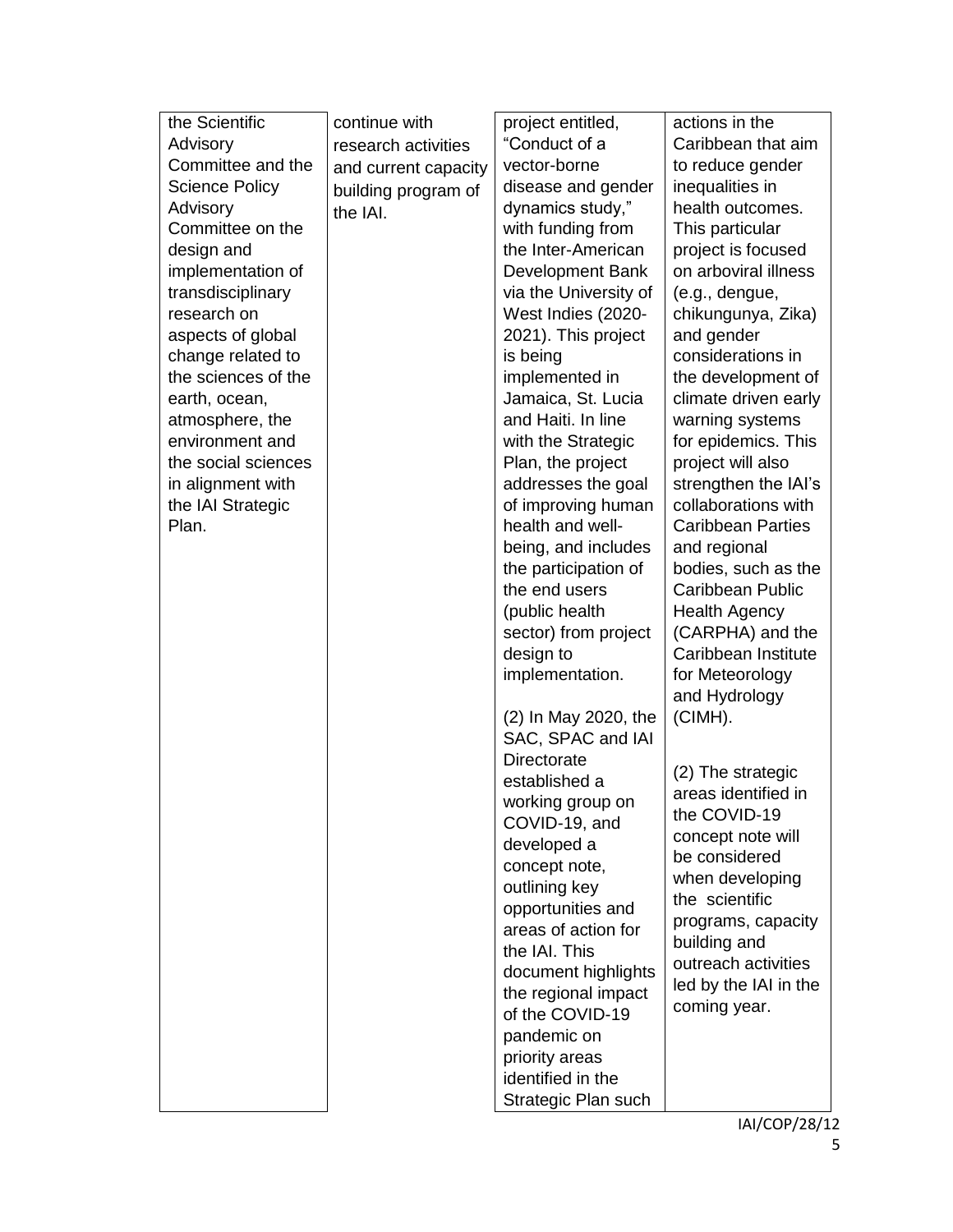

| as poverty and       |  |
|----------------------|--|
| equality, food and   |  |
| water security,      |  |
| human health and     |  |
| wellbeing,           |  |
| biodiversity and     |  |
| ecosystem            |  |
| services, climate    |  |
| action, and clean    |  |
| air, water and soil. |  |
|                      |  |

# Report on open science and open data

| Decision                                                                                                                                                                                                                                                                                                                                                                                                                                                                                               | Strategic Plan                                                                                                                                                                                                                                                                                                                                                             | Actions by the IAI<br><b>Directorate</b>                                                                                                                                                                                                                                                                                                                                                                                                                                                                                             | <b>Results</b>                                                                                                                                                                                                                                                                                                                                                                                                                                                                                          |
|--------------------------------------------------------------------------------------------------------------------------------------------------------------------------------------------------------------------------------------------------------------------------------------------------------------------------------------------------------------------------------------------------------------------------------------------------------------------------------------------------------|----------------------------------------------------------------------------------------------------------------------------------------------------------------------------------------------------------------------------------------------------------------------------------------------------------------------------------------------------------------------------|--------------------------------------------------------------------------------------------------------------------------------------------------------------------------------------------------------------------------------------------------------------------------------------------------------------------------------------------------------------------------------------------------------------------------------------------------------------------------------------------------------------------------------------|---------------------------------------------------------------------------------------------------------------------------------------------------------------------------------------------------------------------------------------------------------------------------------------------------------------------------------------------------------------------------------------------------------------------------------------------------------------------------------------------------------|
| XXVII/34. The IAI<br>Directorate is<br>instructed to<br>strengthen its<br>collaboration with<br>the Committee<br>on Data of the<br>Committee on Data<br>for Science and<br>Technology<br>(CODATA), the<br>International<br><b>Council for Science</b><br>(ICS) and the<br>African Academy of<br>Science (AAS) to<br>ensure<br>development<br>and implementation<br>of a Collaborative<br>South-South<br>regional approach<br>to the promotion of<br>and adherence to<br>open data and<br>open science. | 1.iv.Improve the<br>scientific and<br>technical<br>capabilities and<br>research<br>infrastructure of the<br>States of the region<br>by identifying and<br>promoting the<br>development of<br>facilities for the<br>implementation of<br>data management<br>and by the scientific<br>and technical<br>training of<br>professionals<br>working with global<br>change issues. | A proposal was<br>submitted to the<br>European<br>Commission for<br>discussions<br>regarding possible<br>financial support.<br>The IAI Directorate<br>contributed to a<br>submission to the<br><b>UNESCO</b><br>consultation on<br>Open Science:<br>Open Science and<br>the potential for<br>South-South<br>cooperation:<br>lessons learned<br>from Latin America<br>and the Caribbean<br>(see info document<br>no.<br>IAI/COP/28/Info/1).<br>The IAI Directorate<br>also contributed to<br>the Draft ISC<br><b>Working Paper to</b> | The advent of<br>COVID-19<br>prevented a<br>meeting with the<br>European<br>Commission<br>scheduled for April<br>2020. The IAI<br>Directorate is<br>following up on<br>possible future<br>dates.<br>This initiative and<br>the submissions to<br><b>UNESCO</b><br>contributes to the<br>objective of Article<br>II of the IAI<br>Agreement: The<br>Institute shall<br>pursue the<br>principles of<br>scientific<br>excellence,<br>international<br>cooperation, and<br>the full and open<br>exchange of |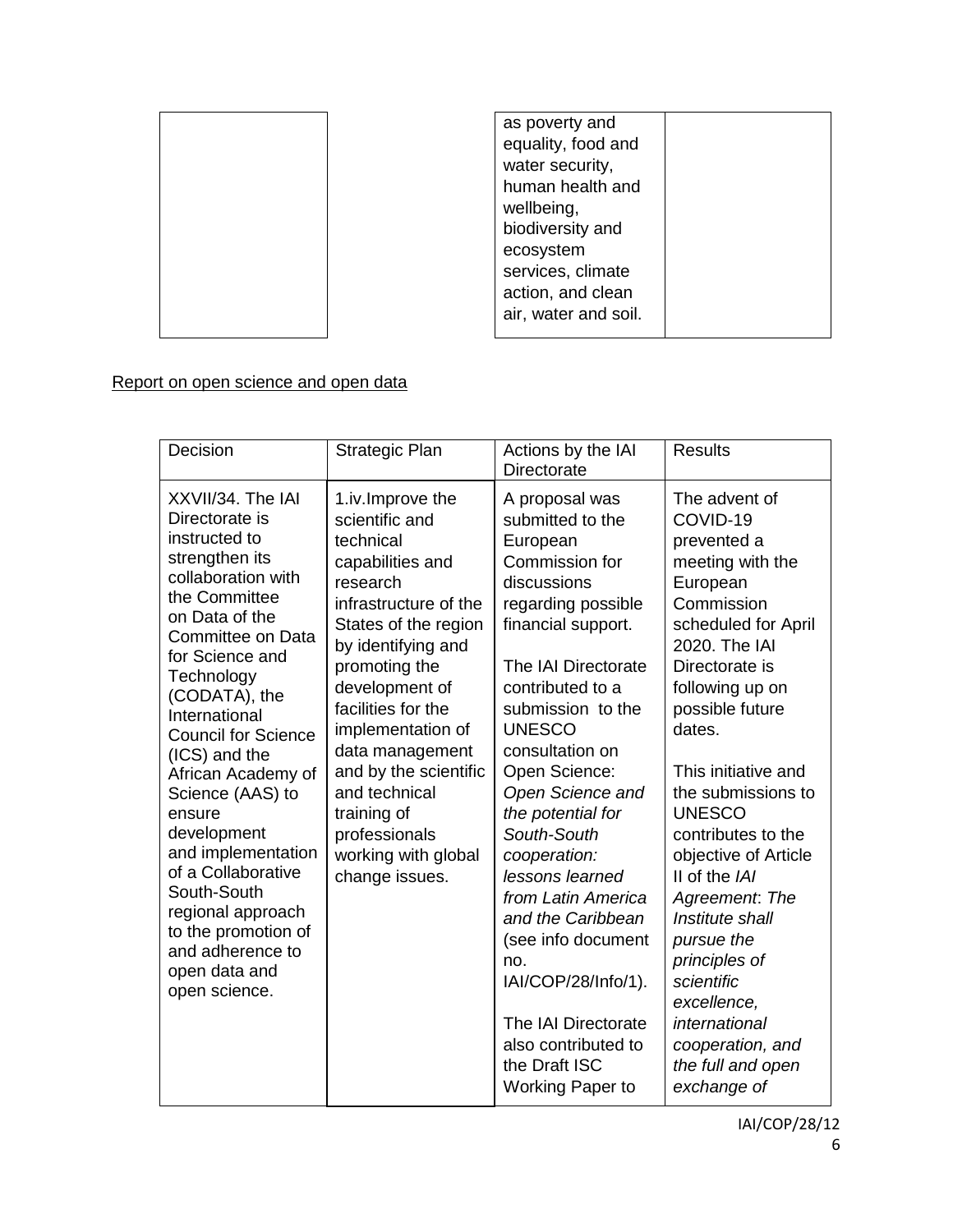|                                                                                                                                                                                                                                                                                       |                                                                                                                                                                                                                                                                                                                   | the UNESCO<br>consultation on<br>Open Science.                                                                                                                                                           | scientific<br>information,<br>relevant to global<br>change                                                                                                                                                                                                                                               |
|---------------------------------------------------------------------------------------------------------------------------------------------------------------------------------------------------------------------------------------------------------------------------------------|-------------------------------------------------------------------------------------------------------------------------------------------------------------------------------------------------------------------------------------------------------------------------------------------------------------------|----------------------------------------------------------------------------------------------------------------------------------------------------------------------------------------------------------|----------------------------------------------------------------------------------------------------------------------------------------------------------------------------------------------------------------------------------------------------------------------------------------------------------|
| XXVII/35. The IAI<br>Directorate is<br>instructed to<br>communicate with<br>scientists and<br>researchers in<br>the Americas and<br>encourage them to<br>register metadata<br>and data on the IAI<br>open data portal<br>related to results of<br>their research on<br>global change. | 1.v. Foster<br>standardization,<br>collection, analysis,<br>exchange, and<br>openness of<br>scientific data<br>relevant to global<br>change, as well as<br>interoperability<br>among the systems<br>where data are<br>stored.<br>1.i.d. Every IAI-<br>sponsored initiative<br>follows the IAI<br>Open Data Policy | The IAI Directorate<br>continues to<br>communicate with<br>its researchers to<br>register data on the<br>IAI open data portal<br>using<br>recommended<br>metadata and other<br>recommended<br>standards. | The IAI open data<br>portal contributes<br>to the fulfillment of<br>Article II,<br>Objectives,<br>paragraph (e) of<br>the IAI Agreement:<br>foster<br>standardization,<br>collection, analysis<br>and exchange of<br>scientific data<br>relevant to global<br>change.<br>All six currently<br>funded SGP |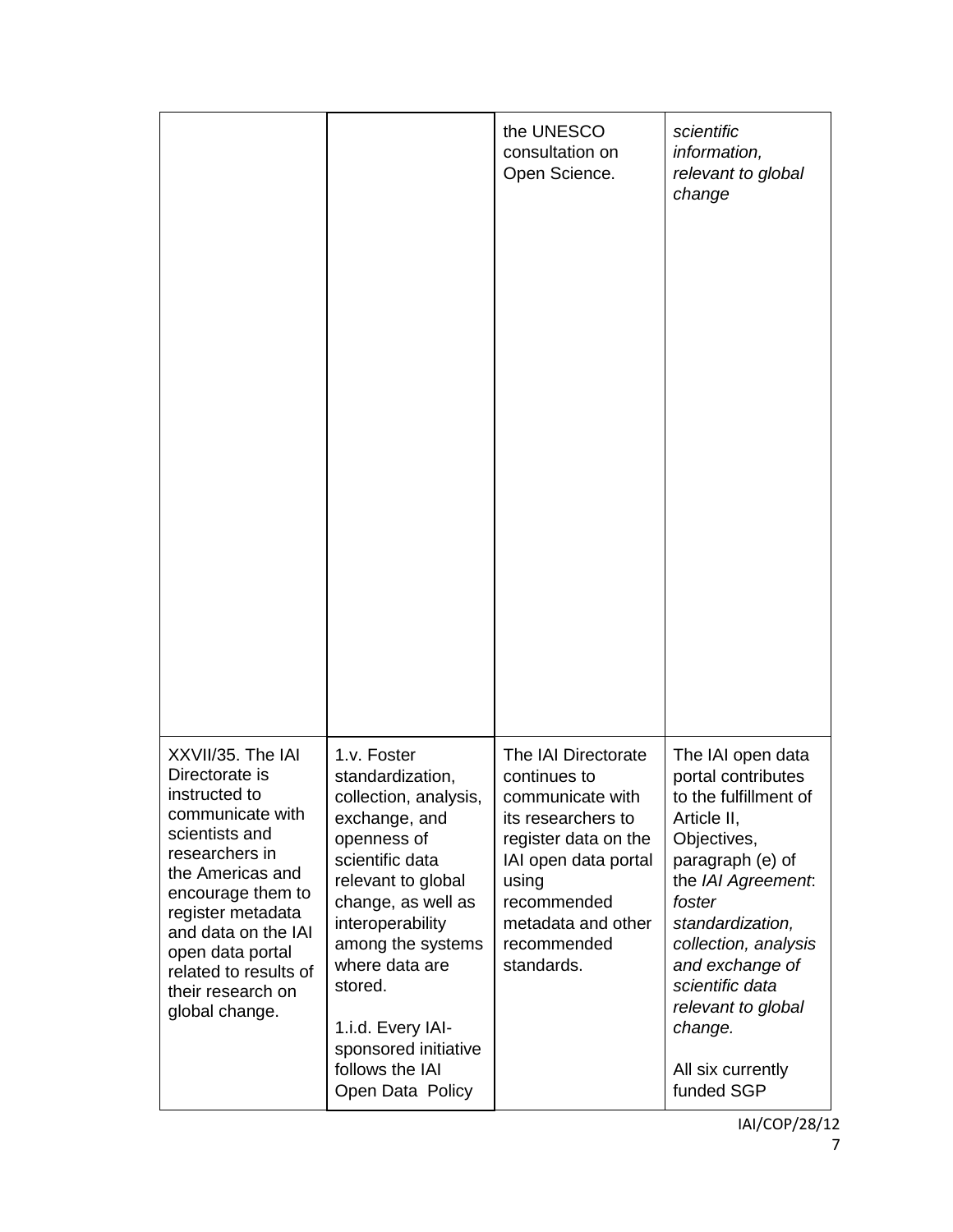|                                                                                                                                                                                                      | and Principles.<br>$1.v.a.$ The<br>Directorate will<br>ensure that all IAI<br>project data and<br>metadata are<br>discoverable on<br>the IAI Open Data<br>Portal, along with<br>a plan for long-<br>term preservation.<br>1.v.b. Implement<br>IAI's Open Data<br>Policy and<br>Principles as a<br>requirement<br>under all IAI<br>sponsored<br>research. |                                                                                                                                                                                                                                                                                                                                                                            | projects registered<br>with the IAI Open<br>Data portal as<br>required by the<br>terms of their grant<br>agreements, a<br>mandatory annual<br>reporting<br>requirement.                                                                                                                                                                                                                              |
|------------------------------------------------------------------------------------------------------------------------------------------------------------------------------------------------------|----------------------------------------------------------------------------------------------------------------------------------------------------------------------------------------------------------------------------------------------------------------------------------------------------------------------------------------------------------|----------------------------------------------------------------------------------------------------------------------------------------------------------------------------------------------------------------------------------------------------------------------------------------------------------------------------------------------------------------------------|------------------------------------------------------------------------------------------------------------------------------------------------------------------------------------------------------------------------------------------------------------------------------------------------------------------------------------------------------------------------------------------------------|
| XXVII/36. The<br>Directorate is<br>instructed to<br>establish<br>partnerships with<br>relevant<br>organizations<br>to eliminate<br>duplication of work<br>and to increase<br>access to open<br>data. | 1.vii. Promote<br>cooperation among<br>the different<br>research<br>institutions of the<br>region.<br>1.viii. Promote<br>cooperation with<br>research<br>institutions in other<br>regions.                                                                                                                                                               | The IAI Directorate<br>established a<br>Memorandum of<br>Cooperation with<br><b>RedCLARA to work</b><br>on a regional level<br>for the<br>standardization,<br>enhancement of<br>technical capacity<br>and open access to<br>information. This<br>was announced by<br>the IAI Directorate<br>during a<br>RedCLARA webinar<br>on open data<br>repositories (11<br>May 2020). | RedCLARAand the<br>IAI are planning a<br>number of joint<br>activities during the<br>2020-2021<br>intersessional<br>period.<br>The IAI participated<br>in a webinar on<br><b>Climate and Health</b><br>hosted by<br>RedCLARA (11<br>June 2020)<br>RedCLARA is also<br>supporting the<br>project on a<br>Collaborative<br>South-South<br>regional approach<br>to the promotion of<br>and adherence to |

IAI/COP/28/12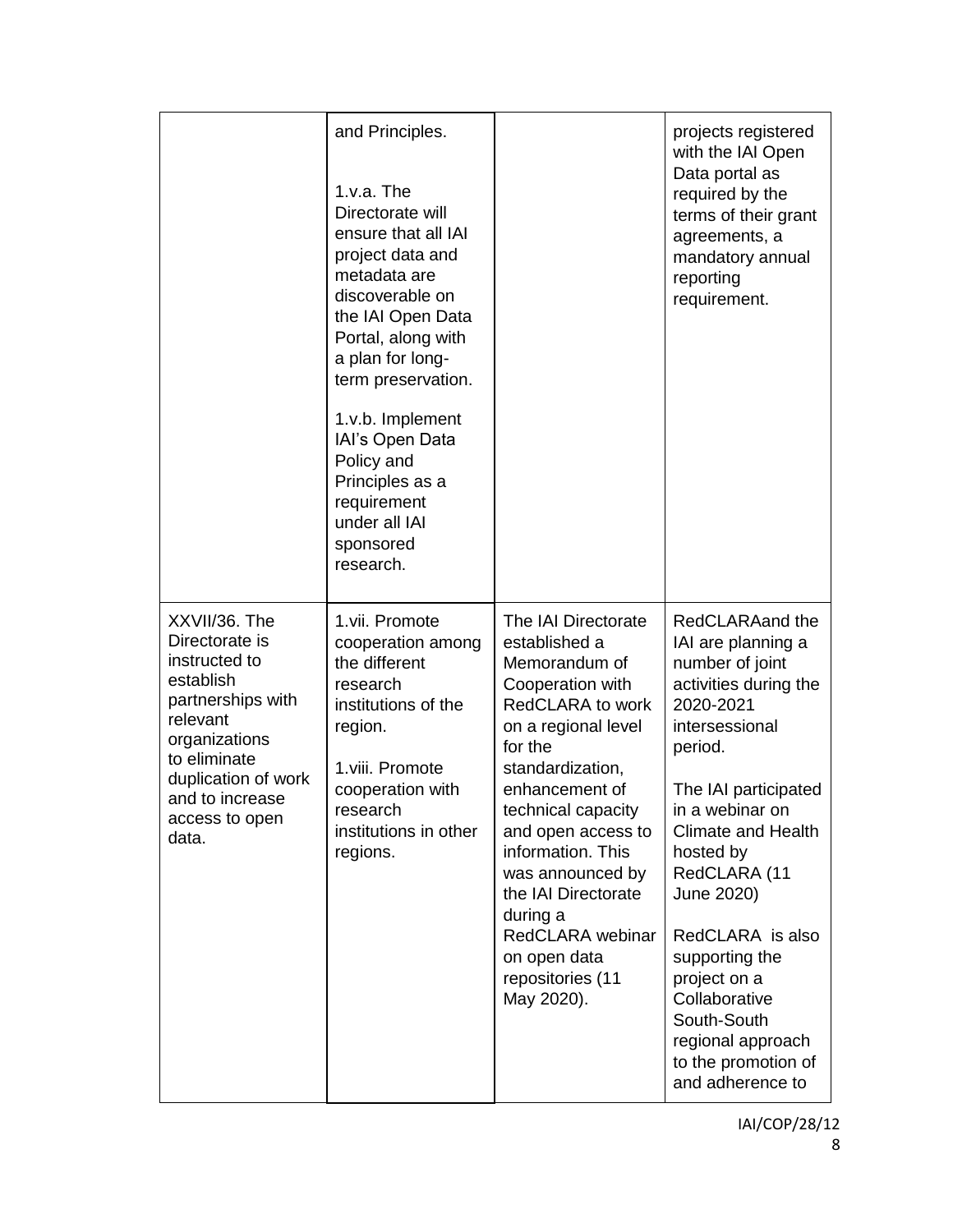|  | open data and<br>open science |
|--|-------------------------------|
|  |                               |
|  |                               |
|  |                               |
|  |                               |
|  |                               |

## Report on capacity building

| Decision                                                                                                                                                                                                                                                                                                                 | Strategic Plan                                                                                                                                                                                                                                                                                                                                                                    | Actions by the IAI<br>Directorate                                                                                                                                                                                                                                                                                                                                                                 | <b>Results</b>                                                                                                                                                                                                                                                                                                                                                                                      |
|--------------------------------------------------------------------------------------------------------------------------------------------------------------------------------------------------------------------------------------------------------------------------------------------------------------------------|-----------------------------------------------------------------------------------------------------------------------------------------------------------------------------------------------------------------------------------------------------------------------------------------------------------------------------------------------------------------------------------|---------------------------------------------------------------------------------------------------------------------------------------------------------------------------------------------------------------------------------------------------------------------------------------------------------------------------------------------------------------------------------------------------|-----------------------------------------------------------------------------------------------------------------------------------------------------------------------------------------------------------------------------------------------------------------------------------------------------------------------------------------------------------------------------------------------------|
| XXVI/34. The IAI<br>Directorate is<br>instructed to initiate<br>discussions with<br>the Organization of<br><b>American States</b><br>with a view to<br>establish a<br>Memorandum of<br>Understanding<br>related to mutual<br>support and<br>collaboration on<br>research related to<br>global change in<br>the Americas. | Theme I - Meeting<br>the needs of the<br>Parties' to address<br>global<br>environmental<br>change problems.<br>Goal 3. Parties<br>have worked<br>collaboratively<br>towards the Vision<br>of the IAI to<br>accomplish more<br>together than any<br>one country can<br>achieve alone.<br>Theme III -<br>Sustainability of the<br>IAI.<br>Goal 2. The IAI has<br>raised its profile | In March 2019 the<br><b>IAI and the OAS</b><br>signed a<br>Memorandum of<br>Understanding. The<br>agreement<br>establishes a<br>framework for<br>cooperation<br>mechanisms to<br>provide stronger<br>scientific<br>contributions to<br>policy responses<br>and to build human<br>and institutional<br>capacities to<br>support sustainable<br>development in the<br>Americas. As a<br>result, the | Development of<br>joint IAI-OAS<br>activities and<br>fundraising in the<br>Caribbean that<br>would strengthen<br>the participation of<br>Caribbean<br>countries in the IAI.<br>In addition, the<br>participation of IAI<br>at OAS's meetings<br>promoted the<br>engagement of the<br>IAI with the Ibero-<br>American Program<br>of Science and<br>Technology for<br>Development<br>(CYTED), and the |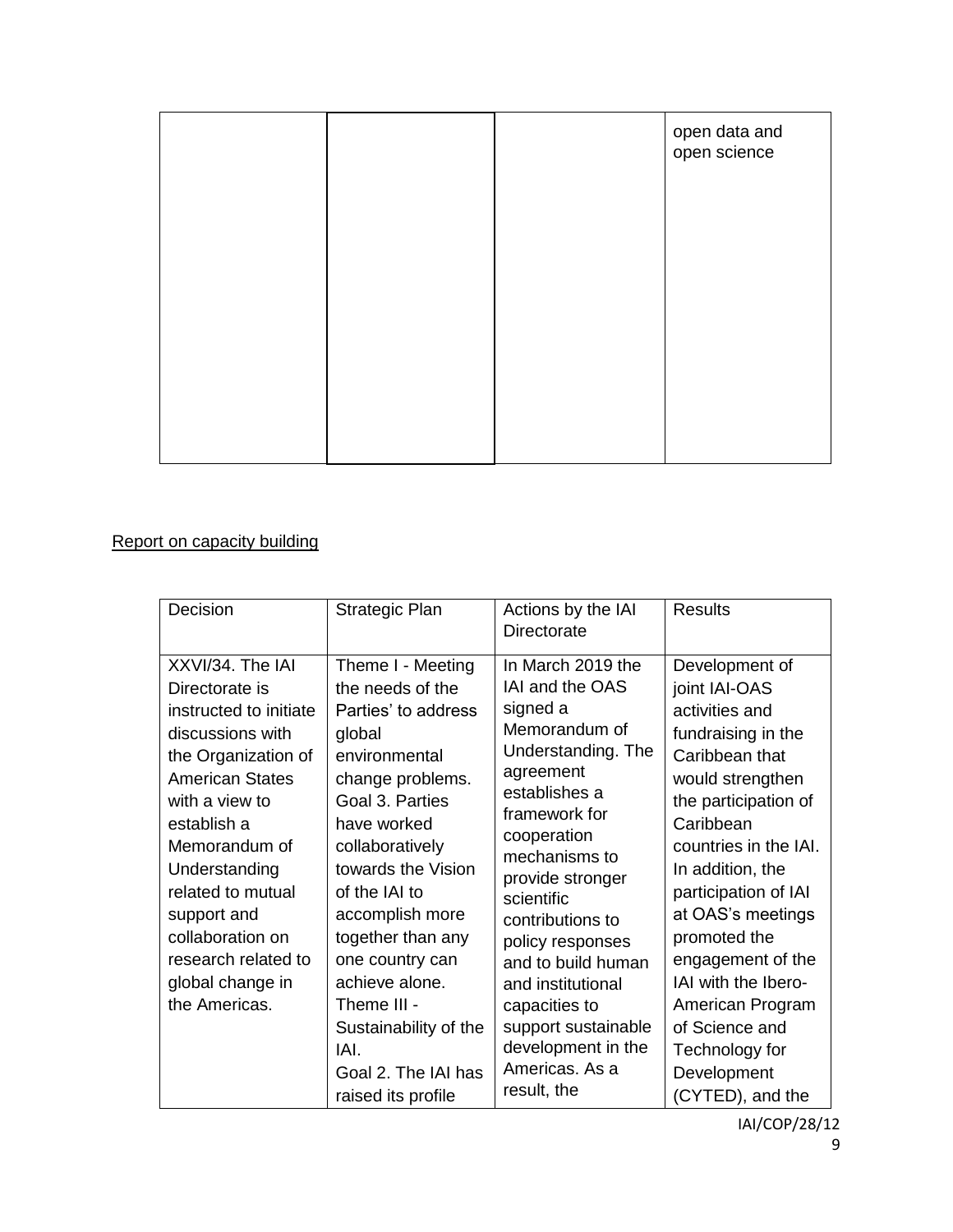| among Parties and   | Directorate has                      | signing of an MoU |
|---------------------|--------------------------------------|-------------------|
| external partners.  | participated in                      | between the IAI   |
| Goal 3. All nations | several OAS                          | Directorate and   |
| in the Americas     | conferences on                       | Peru's National   |
| have become         | scientific and                       | Council for       |
| Parties to the IAI. | technological                        | Science,          |
|                     | cooperation, in                      | Technology and    |
|                     | particular, the                      | Technological     |
|                     | Prospecta Americas                   | Innovation        |
|                     | meeting on                           | (CONCYTEC).       |
|                     | "Transformative                      |                   |
|                     | technologies,                        |                   |
|                     | transdisciplinary                    |                   |
|                     | science-policy                       |                   |
|                     | networks, and                        |                   |
|                     | global change" and                   |                   |
|                     | the meeting of the<br>Inter-American |                   |
|                     | Committee on                         |                   |
|                     | Science and                          |                   |
|                     | Technology                           |                   |
|                     | (COMCyT).                            |                   |
|                     | Furthermore, IAI                     |                   |
|                     | and OAS are jointly                  |                   |
|                     | planning a High-                     |                   |
|                     | Level Workshop:                      |                   |
|                     | Building a science-                  |                   |
|                     | based agenda for                     |                   |
|                     | improving decision-                  |                   |
|                     | making on                            |                   |
|                     | resilience in the                    |                   |
|                     | Caribbean, which                     |                   |
|                     | will be hosted by                    |                   |
|                     | the government of                    |                   |
|                     | Dominica (event                      |                   |
|                     | was postponed to<br>2021 due to      |                   |
|                     | COVID-19). The                       |                   |
|                     | Caribbean meeting                    |                   |
|                     | will be funded jointly               |                   |
|                     | by IAI and OAS with                  |                   |
|                     | additional financial                 |                   |
|                     | resources from                       |                   |
|                     | Amazon Web                           |                   |
|                     | Services, and                        |                   |
|                     | <b>NOAA</b> with                     |                   |
|                     | resources from the                   |                   |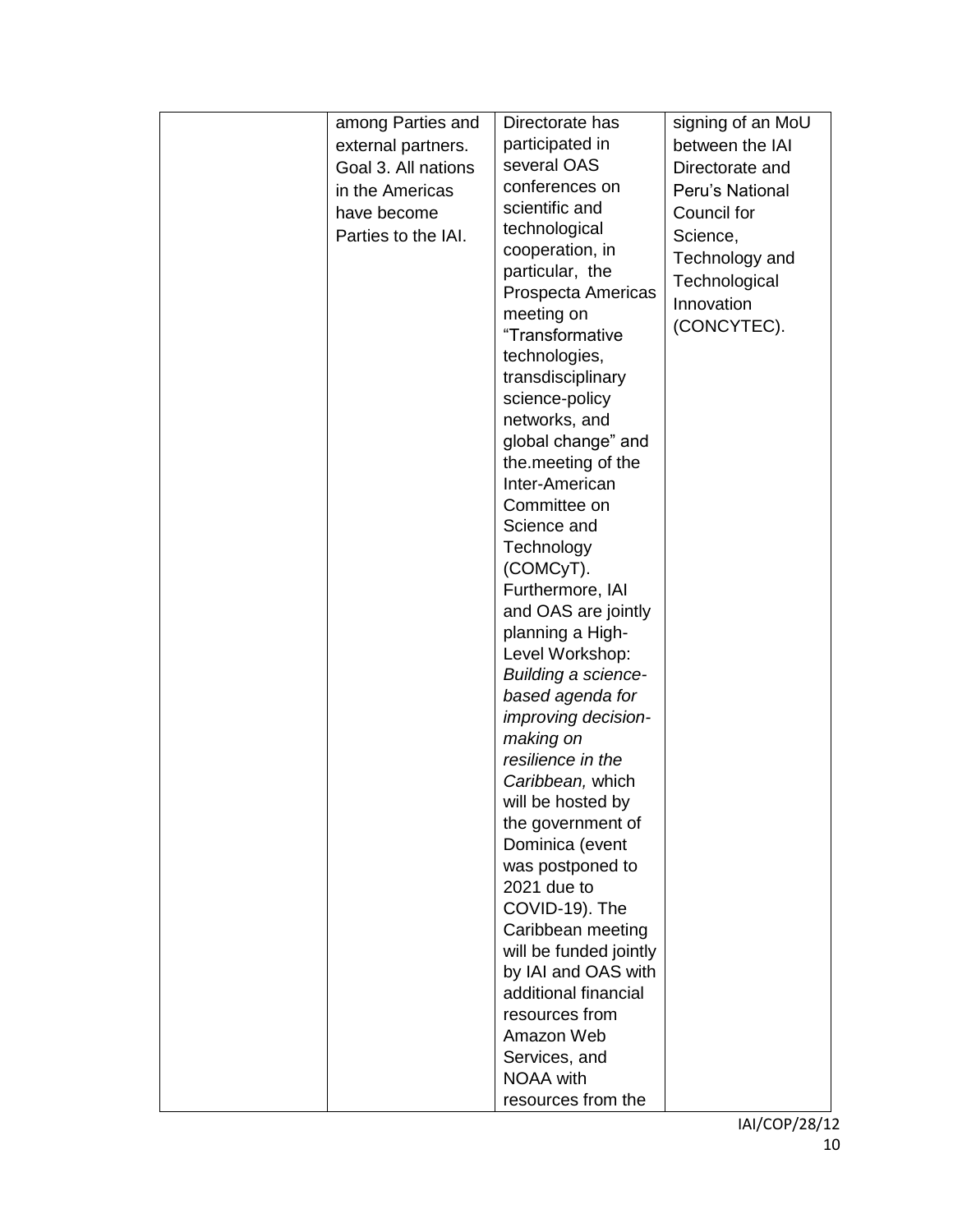|                                                                                                                                                                                                                                                                                    |                                                                                                                                                                            | US-Caribbean                                                                                                                                                                                                                                        |                                                                                                                                                                                                                                                                      |
|------------------------------------------------------------------------------------------------------------------------------------------------------------------------------------------------------------------------------------------------------------------------------------|----------------------------------------------------------------------------------------------------------------------------------------------------------------------------|-----------------------------------------------------------------------------------------------------------------------------------------------------------------------------------------------------------------------------------------------------|----------------------------------------------------------------------------------------------------------------------------------------------------------------------------------------------------------------------------------------------------------------------|
|                                                                                                                                                                                                                                                                                    |                                                                                                                                                                            | Resilience                                                                                                                                                                                                                                          |                                                                                                                                                                                                                                                                      |
|                                                                                                                                                                                                                                                                                    |                                                                                                                                                                            | Partnership.                                                                                                                                                                                                                                        |                                                                                                                                                                                                                                                                      |
| XXVII/17. The IAI<br>Directorate is<br>directed to continue<br>working in<br>collaboration with<br>the Scientific<br>Advisory<br>Committee and the<br><b>Science Policy</b><br>Advisory<br>Committee on the<br>design and<br>implementation of<br>transdisciplinary<br>research on | 1.iv.a.The<br>Directorate, with<br>the support of the<br>SAC/SPAC, will<br>continue with<br>research activities<br>and current<br>capacity building<br>program of the IAI. | The Directorate has<br>identified academic<br>and policy<br>collaborators<br>interested in<br>fostering TD<br>training. It also<br>engaged in<br>fundraising to<br>support the<br>development of an<br>international<br>seminar and<br>postgraduate | The IAI Directorate<br>held an<br>international<br>seminar/postgradu<br>ate course and<br>Science-Policy<br>forum on<br><b>Integrating Global</b><br>Change knowledge<br>to decision-making<br>processes: a<br>transdisciplinary<br>approach in<br>September 2019 in |
| aspects of global<br>change related to<br>the sciences of the<br>earth, ocean,                                                                                                                                                                                                     |                                                                                                                                                                            | course to contribute<br>to TD curriculum<br>development at a<br>renowned academic                                                                                                                                                                   | Santa Fe,<br>Argentina. The IAI<br>and partners<br>developed an inter-                                                                                                                                                                                               |
| atmosphere, the<br>environment and<br>the social sciences                                                                                                                                                                                                                          |                                                                                                                                                                            | universities in Latin<br>America, the<br>Faculty of                                                                                                                                                                                                 | and<br>transdisciplinary<br>academic                                                                                                                                                                                                                                 |
| in alignment with<br>the IAI Strategic<br>Plan.                                                                                                                                                                                                                                    |                                                                                                                                                                            | Engineering and<br>Water Sciences of<br>the Universidad                                                                                                                                                                                             | curriculum for a<br>master and<br>doctoral training                                                                                                                                                                                                                  |
|                                                                                                                                                                                                                                                                                    |                                                                                                                                                                            | Nacional del Litoral<br>(FICH/UNL), is a<br>case in point.                                                                                                                                                                                          | program at<br>FICH/UNL. The IAI                                                                                                                                                                                                                                      |
|                                                                                                                                                                                                                                                                                    |                                                                                                                                                                            | FICH/UNL is also a<br>World                                                                                                                                                                                                                         | training was<br>attended by<br>graduate students,                                                                                                                                                                                                                    |
|                                                                                                                                                                                                                                                                                    |                                                                                                                                                                            | Meteorological<br>Organization<br>(WMO) Regional<br><b>Training Centre.</b>                                                                                                                                                                         | scientists, and<br>professionals from<br>the agriculture,<br>water resources,                                                                                                                                                                                        |
|                                                                                                                                                                                                                                                                                    |                                                                                                                                                                            | The IAI also invited<br>the private sector,                                                                                                                                                                                                         | disaster risk<br>reduction, from the                                                                                                                                                                                                                                 |
|                                                                                                                                                                                                                                                                                    |                                                                                                                                                                            | the Argentine<br>Association of                                                                                                                                                                                                                     | public and private<br>sectors from 9                                                                                                                                                                                                                                 |
|                                                                                                                                                                                                                                                                                    |                                                                                                                                                                            | Regional<br>Consortiums of<br>Agricultural                                                                                                                                                                                                          | countries. Other<br>collaborators and<br>funders were the                                                                                                                                                                                                            |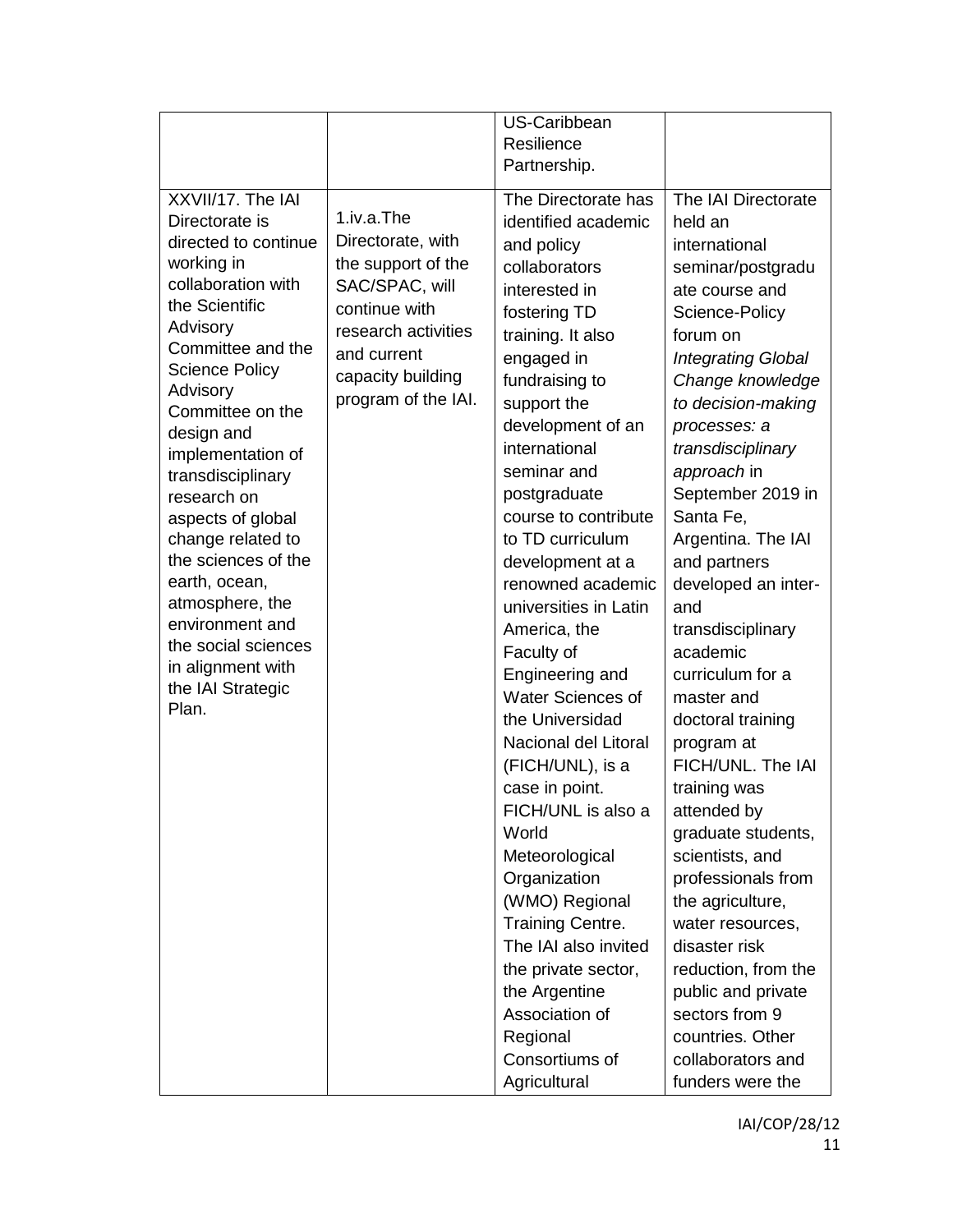|                   |                              | Experimentation     | WMO, CIC, CREA,          |
|-------------------|------------------------------|---------------------|--------------------------|
|                   |                              | (CREA), and other   | and the                  |
|                   |                              | formal regional     | government of the        |
|                   |                              | organizations, such | <b>City and Province</b> |
|                   |                              | as the La Plata     | of Santa Fe. A           |
|                   |                              | <b>Basin</b>        | broader impact           |
|                   |                              | Intergovernmental   | generated by these       |
|                   |                              | Committee (CIC) to  | events was the           |
|                   |                              | collaborate in this | interest in various      |
|                   |                              | activity.           | sectors of society       |
|                   |                              |                     | (local government,       |
|                   |                              |                     | private sector,          |
|                   |                              |                     | academia and the         |
|                   |                              |                     |                          |
|                   |                              |                     | press), how to           |
|                   |                              |                     | address, in an           |
|                   |                              |                     | integrated way,          |
|                   |                              |                     | major issues of          |
|                   |                              |                     | global change such       |
|                   |                              |                     | as land use change       |
|                   |                              |                     | agricultural             |
|                   |                              |                     | expansion and its        |
|                   |                              |                     | impacts on regional      |
|                   |                              |                     | climate, hydrology       |
|                   |                              |                     | and other                |
|                   |                              |                     | socioeconomic            |
|                   |                              |                     | impacts,                 |
|                   |                              |                     | particularly in La       |
|                   |                              |                     | Plata Basin, one         |
|                   |                              |                     | the most important       |
|                   |                              |                     | agricultural areas in    |
|                   |                              |                     | the world. The IAI       |
|                   |                              |                     | activities raised the    |
|                   |                              |                     | interest of the          |
|                   |                              |                     | press which              |
|                   |                              |                     | covered the events       |
|                   |                              |                     | of the                   |
|                   |                              |                     | IAI/FICH/UNL and         |
|                   |                              |                     | interviews with          |
|                   |                              |                     | several officials        |
|                   |                              |                     | and IAI scientists.      |
| XXVII/18. The IAI | <b>Guiding Principles:</b>   | The Directorate     | The STeP                 |
| Directorate       | viii. Build capacities<br>is | invited Parties to  | fellowship program       |
| instructed        | that enhances the<br>to      | nominate members    | was officially           |
| IAI               | knowledge and                | to the IAI informal | launched in June         |
| implement the     |                              |                     |                          |

IAI/COP/28/12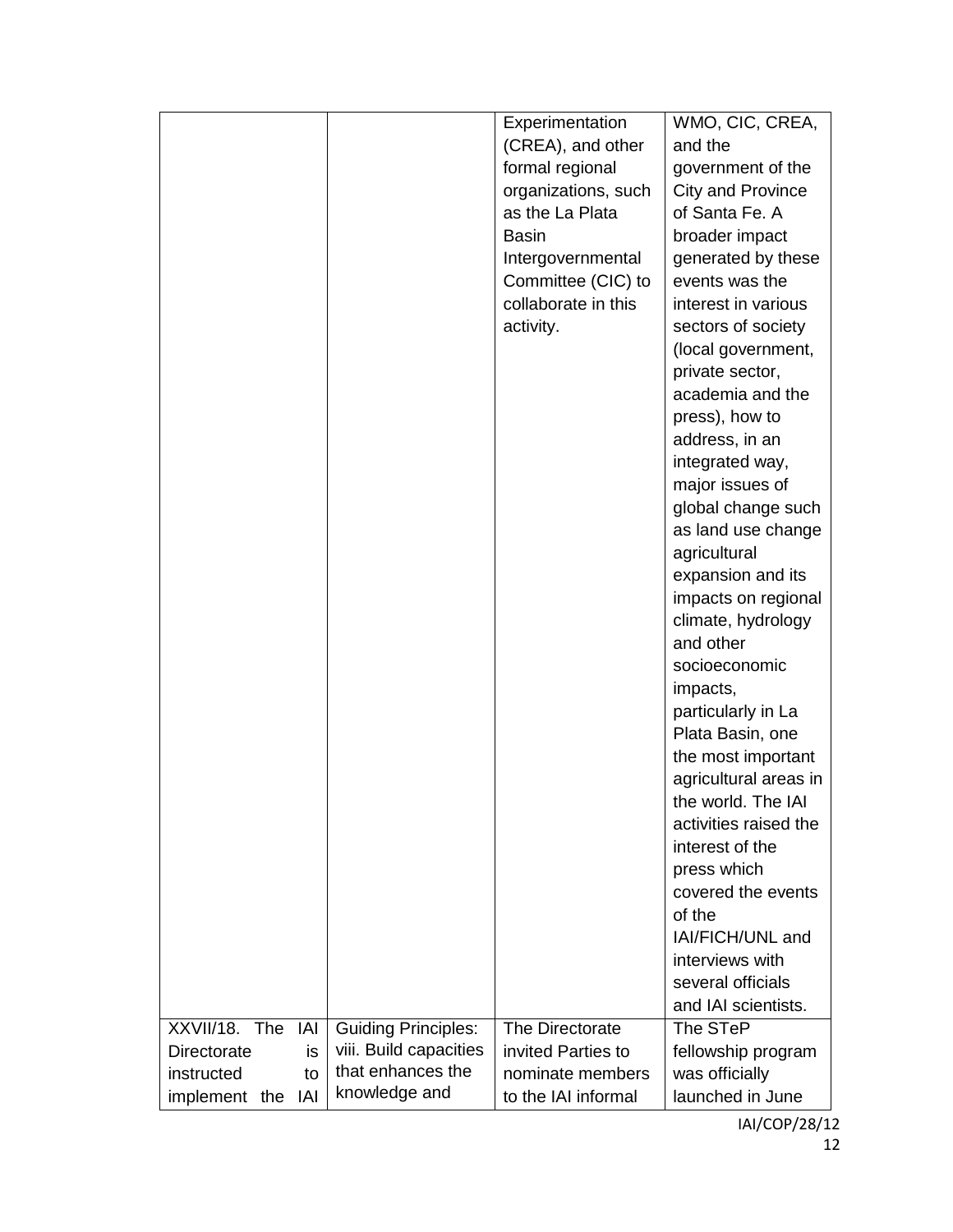| and<br>Science        | skills of institutions              | working group to         | 2020 with a first     |
|-----------------------|-------------------------------------|--------------------------|-----------------------|
| Technology<br>Policy  | and individuals and                 | assist in the design     | pilot developed in    |
| (STeP) Fellowships    | strengthens the                     | and implementation       | collaboration with    |
| Program, subject to   | science-policy                      | of STeP along with       | the private sector in |
| the availability of   | interface for global                | SAC/SPAC and             | Argentina. CREA,      |
| financial<br>external | change, including                   | Associate members        | the largest           |
| resources.            | climate change and                  | (AAAS, Future            | agricultural          |
|                       | biodiversity and                    | Earth). Party            | producer              |
|                       | ecosystem services                  | nominations came         | association in the    |
|                       | for long-term                       | from Canada,             | country, is the IAI   |
|                       | human well-being<br>and sustainable | Panama, Paraguay         | partner and host      |
|                       |                                     | and the USA. The         | organization. Four    |
|                       | development                         | Directorate, with the    | STeP fellows will     |
|                       | Article II,                         | support of the           | be funded by          |
|                       | paragraphs d), f) of                | working group,           | CREA and              |
|                       | the Agreement                       | developed STeP           | Argentina's           |
|                       | establishing the IAI                | program goals,           | <b>CONICET</b> from   |
|                       | state:                              | profile for fellows,     | 2020-2022. CREA       |
|                       | d) Improve the                      | host organizations,      | and CONICET will      |
|                       | scientific and                      | and STeP                 | fund 4 fellows        |
|                       | technical                           | professional training    | every two years for   |
|                       | capabilities and<br>research        | pillars. Moreover,       | a first phase of 6    |
|                       | infrastructure of the               | the Directorate          | years.                |
|                       | States of the region                | designed additional      |                       |
|                       | by identifying and                  | aspects of STeP,         |                       |
|                       | promoting the                       | developed outreach       |                       |
|                       | development of                      | material, and            |                       |
|                       | facilities for the                  | negotiated the           |                       |
|                       | implementation of                   | implementation of        |                       |
|                       | data management                     | its first pilot in Latin |                       |
|                       | and by the scientific               | America. The first       |                       |
|                       | and technical                       | pilot was developed      |                       |
|                       | training of                         | with the private         |                       |
|                       | professionals; f)                   | sector in                |                       |
|                       | Improve public                      | collaboration with       |                       |
|                       | awareness and                       | Consorcios               |                       |
|                       | provide scientific                  |                          |                       |
|                       | information to                      | Regionales de            |                       |
|                       | government for the                  | Experimentación          |                       |
|                       | development of                      | Agrícola (CREA) in       |                       |
|                       | public policy                       | Argentina. The           |                       |
|                       | relevant to global                  | Directorate is           |                       |
|                       | change.                             | currently                |                       |
|                       |                                     | negotiating with         |                       |
|                       |                                     | other Parties the        |                       |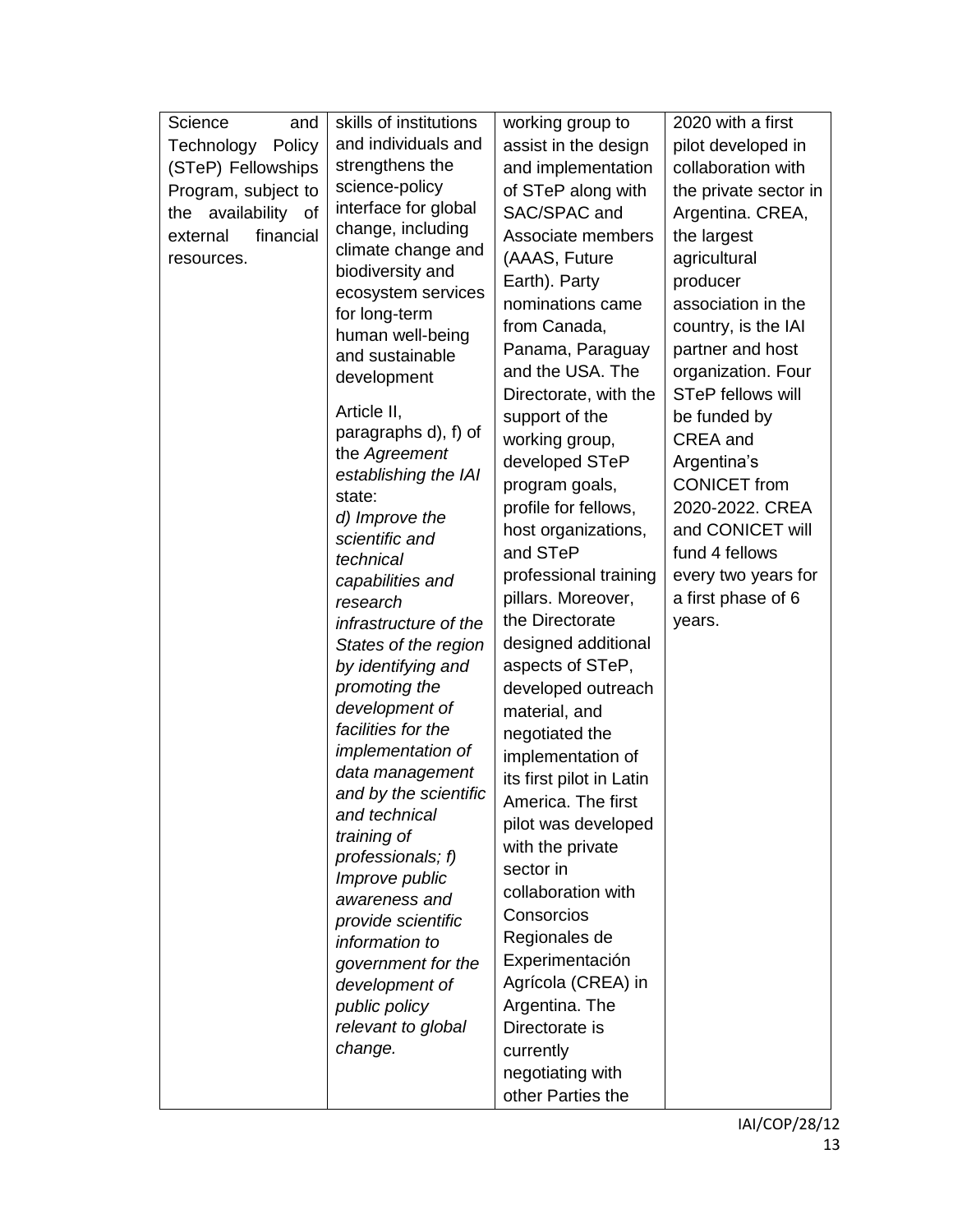| implementation of       |
|-------------------------|
| STeP in their           |
| countries in            |
| response to             |
| science-policy and      |
| science advisement      |
| priorities and          |
| sectors identified by   |
| host agencies in the    |
| public and private      |
| sectors. The IAI is     |
| also developing 3       |
| professional training   |
| modules to be           |
| offered to STeP         |
| fellows and host        |
| organizations,          |
| under a train the       |
| trainers' approach.     |
| The initial training    |
| pillars are             |
| Leadership,             |
| Science                 |
| Communication,          |
| and Science             |
| Diplomacy. The IAI      |
| will also hold joint    |
| training and            |
| networking activities   |
| with fellows, host      |
| institutions, mentors   |
| and participating       |
| countries and           |
| establish an Inter-     |
| <b>American Network</b> |
| of Science-Policy       |
| Fellows and             |
| Organizations to        |
| share knowledge,        |
| experiences, and        |
| best practices to       |
| address                 |
| transboundary and       |
| regional issues of      |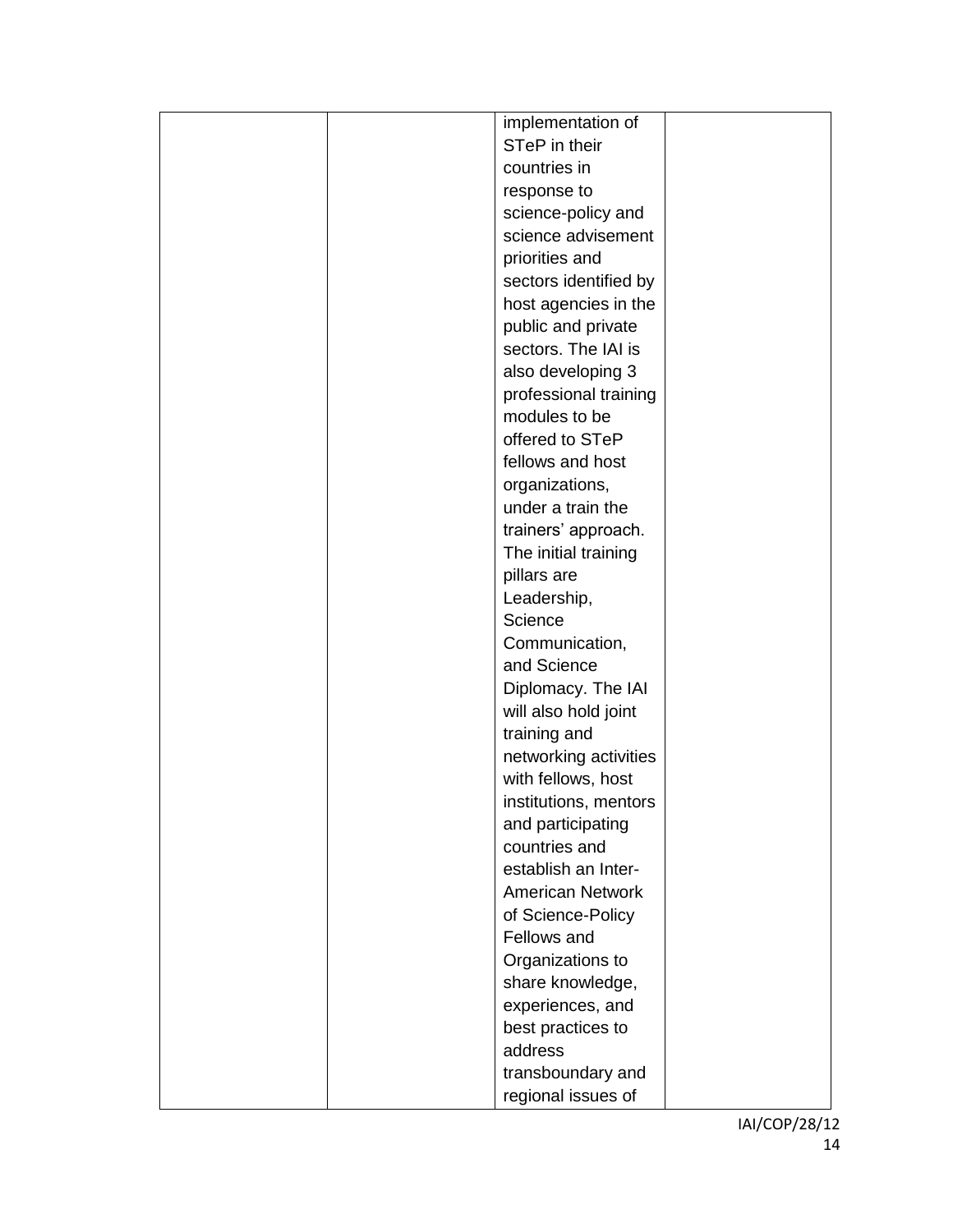|                              |                                   | global change                           |                                            |
|------------------------------|-----------------------------------|-----------------------------------------|--------------------------------------------|
|                              |                                   | priorities to the                       |                                            |
|                              |                                   | Americas.                               |                                            |
|                              |                                   |                                         |                                            |
| XXVII/19. The<br>IAI         | <b>Guiding Principles:</b>        | In February 2020,                       | The Directorate will                       |
| is<br>Directorate            | viii.Build capacities             | the IAI submitted a                     | start the                                  |
| instructed to invite         | that enhances the                 | 5-year funding                          | implementation of                          |
| <b>Parties</b><br>IAI<br>to  | knowledge and                     | proposal to NSF                         | the program and                            |
| participate in a new         | skills of institutions            | (currently under                        | identify key                               |
| iteration of the IAI         | and individuals and               | review) that would<br>provide financial | research and policy<br>institutions in IAI |
| Research                     | strengthens the<br>science-policy | support for the                         | Parties to serve as                        |
| Internship Program           | interface for global              | development of a                        | research and policy                        |
| Practical<br>and             | change, including                 | new program to                          | host organizations                         |
| Training<br>Program.         | climate change and                | <b>Build Capacities for</b>             | (years 1-5 of the                          |
| will<br><b>Parties</b><br>be | biodiversity and                  | Science-Informed                        | new program),                              |
| invited to nominate          | ecosystem services                | Policy for the                          | subject to the                             |
| national institutions,       | for long-term                     | Americas. One                           | availability of                            |
| endorse<br>or                | human well-being                  | component of the                        | external financial                         |
| institutions                 | and sustainable                   | program is to                           | resources.                                 |
| identified<br>by<br>the      | development                       | promote short-term                      |                                            |
| Directorate,<br>to           |                                   | science-policy                          |                                            |
| serve as research            | Article II,                       | training exchanges                      |                                            |
| and/or policy host           | paragraphs d), f),<br>g) of the   | for scientists and                      |                                            |
| organizations<br>and         | Agreement                         | policy professionals                    |                                            |
| report back at the           | establishing the IAI              | across borders.                         |                                            |
| 28th meeting of the          | state:                            |                                         |                                            |
| Conference of the            | d) Improve the                    |                                         |                                            |
| Parties, subject to          | scientific and                    |                                         |                                            |
| the availability<br>of       | technical                         |                                         |                                            |
| financial<br>external        | capabilities and                  |                                         |                                            |
| resources.                   | research                          |                                         |                                            |
|                              | infrastructure of the             |                                         |                                            |
|                              | States of the region              |                                         |                                            |
|                              | by identifying and                |                                         |                                            |
|                              | promoting the                     |                                         |                                            |
|                              | development of                    |                                         |                                            |
|                              | facilities for the                |                                         |                                            |
|                              | <i>implementation of</i>          |                                         |                                            |
|                              | data management                   |                                         |                                            |
|                              | and by the scientific             |                                         |                                            |
|                              | and technical                     |                                         |                                            |
|                              | training of                       |                                         |                                            |
|                              | professionals; f)                 |                                         |                                            |
|                              | Improve public                    |                                         |                                            |
|                              | awareness and                     |                                         |                                            |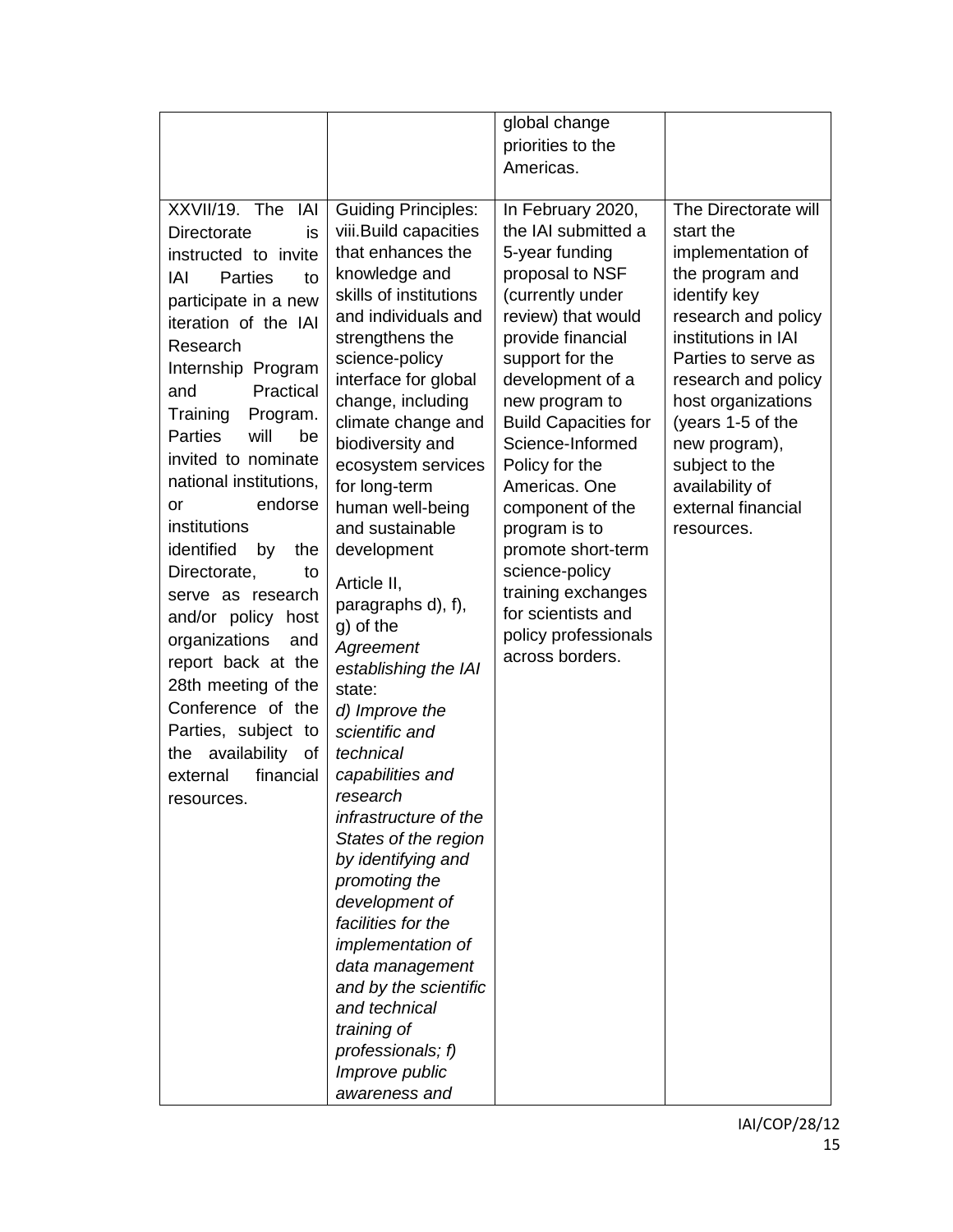|                                                                                                                                                                                                                                                                                                                                                                                                                              | provide scientific<br>information to<br>government for the<br>development of<br>public policy<br>relevant to global<br>change; g) Promote<br>cooperation among<br>the different<br>research<br>institutions of the<br>region.                                                                                                                                                                                                                                                                                                                                                                                                                                                    |                                                                                                                                                                                                                                                                                                                                                                                                                                                           |                                                                                                                                                                                                                                                                                   |
|------------------------------------------------------------------------------------------------------------------------------------------------------------------------------------------------------------------------------------------------------------------------------------------------------------------------------------------------------------------------------------------------------------------------------|----------------------------------------------------------------------------------------------------------------------------------------------------------------------------------------------------------------------------------------------------------------------------------------------------------------------------------------------------------------------------------------------------------------------------------------------------------------------------------------------------------------------------------------------------------------------------------------------------------------------------------------------------------------------------------|-----------------------------------------------------------------------------------------------------------------------------------------------------------------------------------------------------------------------------------------------------------------------------------------------------------------------------------------------------------------------------------------------------------------------------------------------------------|-----------------------------------------------------------------------------------------------------------------------------------------------------------------------------------------------------------------------------------------------------------------------------------|
| XXVII/20. The IAI<br>Directorate is<br>instructed to<br>develop future<br><b>Seed Grant</b><br>Programs<br>associated with the<br>Professional<br>Development<br>Seminars that<br>foster the<br>development of<br>transdisciplinary<br>research teams<br>and encourage the<br>participation of<br>scientists and<br>professionals from<br>IAI Parties, subject<br>to the availability of<br>external financial<br>resources. | <b>Guiding Principles:</b><br>viii. Build capacities<br>that enhances the<br>knowledge and<br>skills of institutions<br>and individuals and<br>strengthens the<br>science-policy<br>interface for global<br>change, including<br>climate change and<br>biodiversity and<br>ecosystem services<br>for long-term<br>human well-being<br>and sustainable<br>development<br>Article II,<br>paragraphs a),d),<br>$f$ , g) of the<br>Agreement<br>establishing the IAI<br>state: a) Promote<br>regional<br>cooperation for<br>interdisciplinary<br>research on<br>aspects of global<br>change related to<br>the sciences of the<br>earth, ocean,<br>atmosphere, and<br>the environment | In February 2020,<br>the IAI submitted a<br>5-year funding<br>proposal to NSF<br>(currently under<br>review) that would<br>provide financial<br>support for the<br>development of a<br>new program to<br><b>Build Capacities for</b><br>Science-Informed<br>Policy for the<br>Americas. One<br>component of the<br>program is to<br>develop regional TD<br>training workshops<br>associated with a<br>new iteration of a<br><b>Seed Grant</b><br>Program. | The Directorate will<br>work on the<br>development of a<br>new iteration of a<br><b>Seed Grant</b><br>Program (years 2-5<br>of the new<br>program)<br>associated with the<br>transdisciplinary<br>training, subject to<br>the availability of<br>external financial<br>resources. |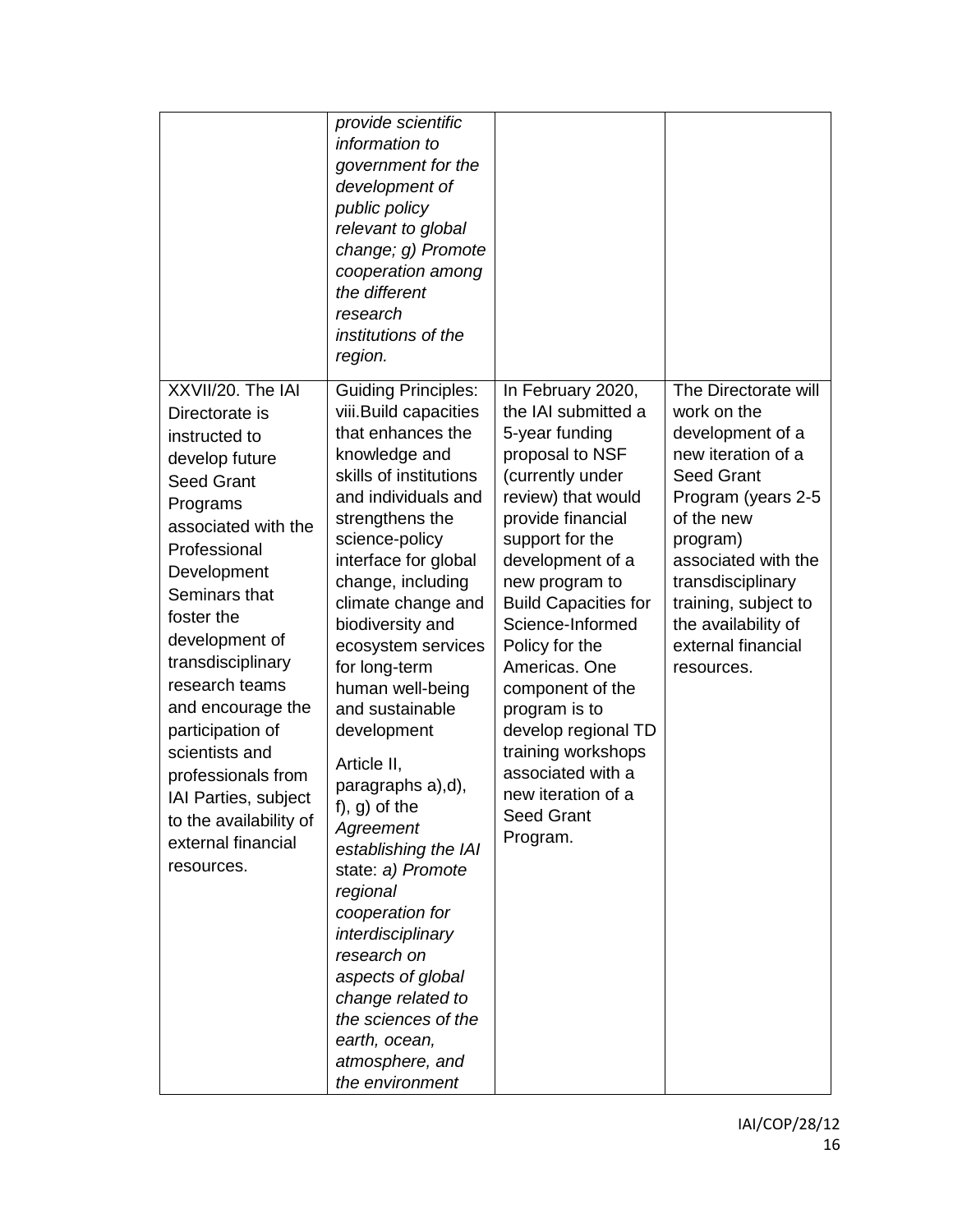| and to social                |  |
|------------------------------|--|
| sciences, with               |  |
| particular attention         |  |
| to impacts on                |  |
| ecosystems and               |  |
| biodiversity, socio-         |  |
| economic impacts,            |  |
| and technologies             |  |
| and economic                 |  |
| aspects associated           |  |
| with the mitigation          |  |
| of and adaptation            |  |
| to global change;            |  |
| d) Improve the               |  |
| scientific and               |  |
| technical                    |  |
|                              |  |
| capabilities and<br>research |  |
|                              |  |
| infrastructure of the        |  |
| States of the region         |  |
| by identifying and           |  |
| promoting the                |  |
| development of               |  |
| facilities for the           |  |
| implementation of            |  |
| data management              |  |
| and by the scientific        |  |
| and technical                |  |
| training of                  |  |
| professionals; f)            |  |
| Improve public               |  |
| awareness and                |  |
| <i>provide scientific</i>    |  |
| information to               |  |
| government for the           |  |
| development of               |  |
| public policy                |  |
| relevant to global           |  |
| change; g) Promote           |  |
| cooperation among            |  |
| the different                |  |
| research                     |  |
| institutions of the          |  |
| region.                      |  |
|                              |  |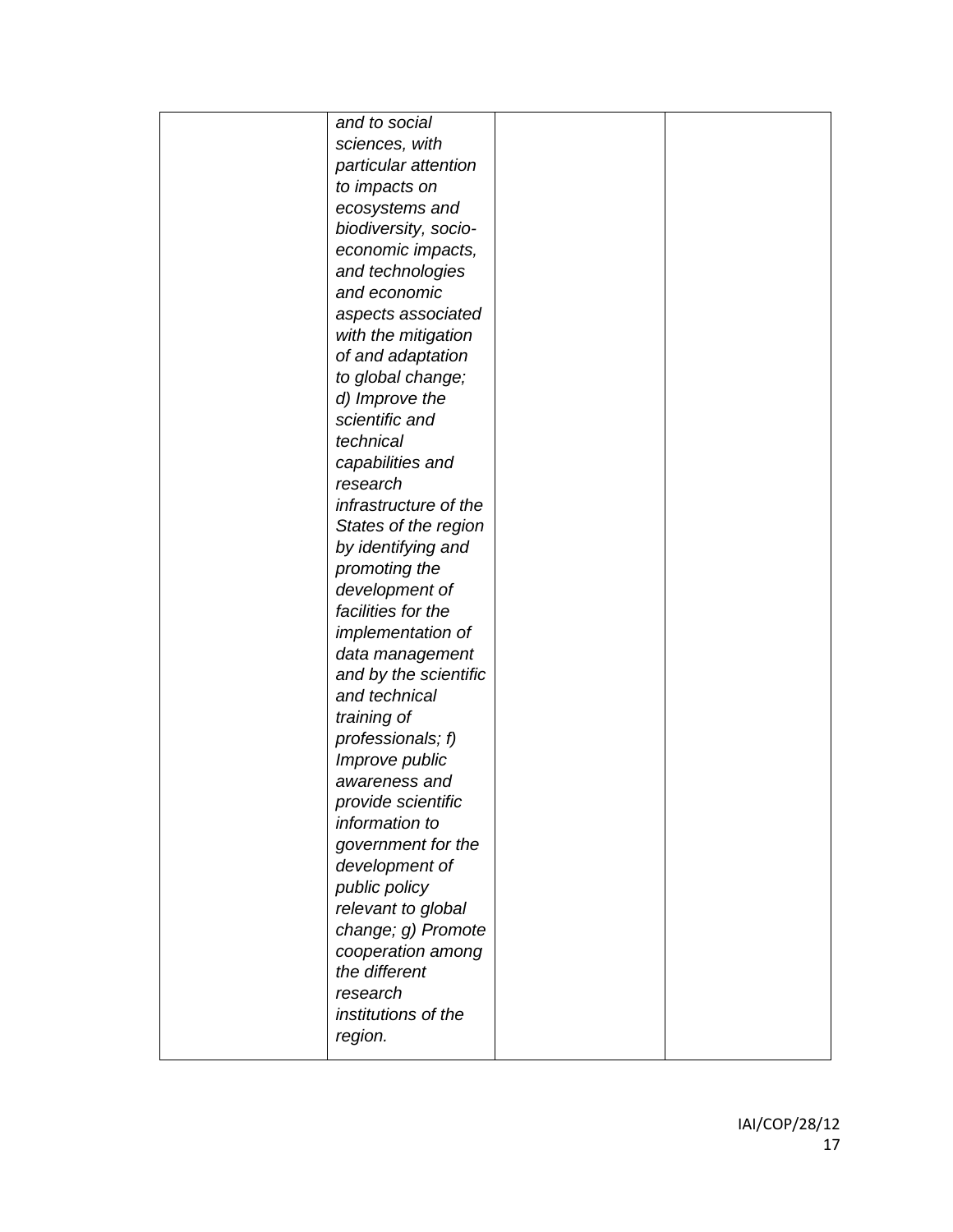### Report on science-policy

| Decision                                                                                                                                                                                                                                                                                                                         | Strategic Plan                                                                                                                                                                                                                                                                                                                                                                                                      | Actions by the IAI<br><b>Directorate</b>                                                                                                                                                                                                                                                                                                                                                                                                                                                                                      | <b>Results</b>                                                                                                                                                       |
|----------------------------------------------------------------------------------------------------------------------------------------------------------------------------------------------------------------------------------------------------------------------------------------------------------------------------------|---------------------------------------------------------------------------------------------------------------------------------------------------------------------------------------------------------------------------------------------------------------------------------------------------------------------------------------------------------------------------------------------------------------------|-------------------------------------------------------------------------------------------------------------------------------------------------------------------------------------------------------------------------------------------------------------------------------------------------------------------------------------------------------------------------------------------------------------------------------------------------------------------------------------------------------------------------------|----------------------------------------------------------------------------------------------------------------------------------------------------------------------|
| XXVII/23. The<br>Parties are invited<br>to establish a<br>process or<br>mechanism by<br>which the IAI focal<br>point would be able<br>to present the<br>outcomes and<br>results of IAI<br>scientific projects to<br>decision makers for<br>the development of<br>public policy<br>relevant to global<br>change.<br>XXVII/24. The | Theme I, Goal 2:<br>Parties were able<br>to make better<br>informed and<br>coordinated<br>decisions on global<br>change issues<br>Per I.2.ii.c. of<br>the Strategic<br>Plan, Parties<br>with shared<br>priorities,<br>request the<br>Directorate to<br>continually<br>organize<br>activities to<br>address the<br>challenges<br>faced under<br>those priorities<br>as opportunities<br>arise.<br>I.2.i. The Parties | The IAI<br>Directorate,<br>along with key<br>regional<br>partners,<br>organized two<br>meetings, one in<br>the Caribbean<br>on resilience<br>and one in<br>Uruguay on<br>drought, that<br>were postponed<br>due to the<br>COVID-19<br>pandemic. IAI<br>PIs were invited<br>and included in<br>the meeting<br>agendas to<br>allow scientific<br>results to be<br>presented to<br>those IAI Focal<br>Points in<br>attendance as<br>well as other<br>partners and<br>decision makers<br>in the region.<br>(1) The first phase of | Due to the<br>COVID-19<br>pandemic,<br>these meetings<br>have been<br>postponed and<br>will be<br>rescheduled for<br>a later date in<br>2021.<br>(1) The Directorate |
| Parties are<br>invited to help                                                                                                                                                                                                                                                                                                   | work with the SAC,<br>SPAC and the                                                                                                                                                                                                                                                                                                                                                                                  | the NSF proposal<br>(under review) is                                                                                                                                                                                                                                                                                                                                                                                                                                                                                         | anticipates<br>commencing this                                                                                                                                       |
| the IAI                                                                                                                                                                                                                                                                                                                          | Directorate to map                                                                                                                                                                                                                                                                                                                                                                                                  | dedicated to                                                                                                                                                                                                                                                                                                                                                                                                                                                                                                                  | mapping                                                                                                                                                              |
| Directorate to                                                                                                                                                                                                                                                                                                                   | their domestic and                                                                                                                                                                                                                                                                                                                                                                                                  | "conducting a                                                                                                                                                                                                                                                                                                                                                                                                                                                                                                                 | assessment with                                                                                                                                                      |
| identify the                                                                                                                                                                                                                                                                                                                     | international global                                                                                                                                                                                                                                                                                                                                                                                                | robust regional                                                                                                                                                                                                                                                                                                                                                                                                                                                                                                               | the Parties in the                                                                                                                                                   |
| priority areas                                                                                                                                                                                                                                                                                                                   | change policy and                                                                                                                                                                                                                                                                                                                                                                                                   | assessment of the                                                                                                                                                                                                                                                                                                                                                                                                                                                                                                             | first quarter of                                                                                                                                                     |

IAI/COP/28/12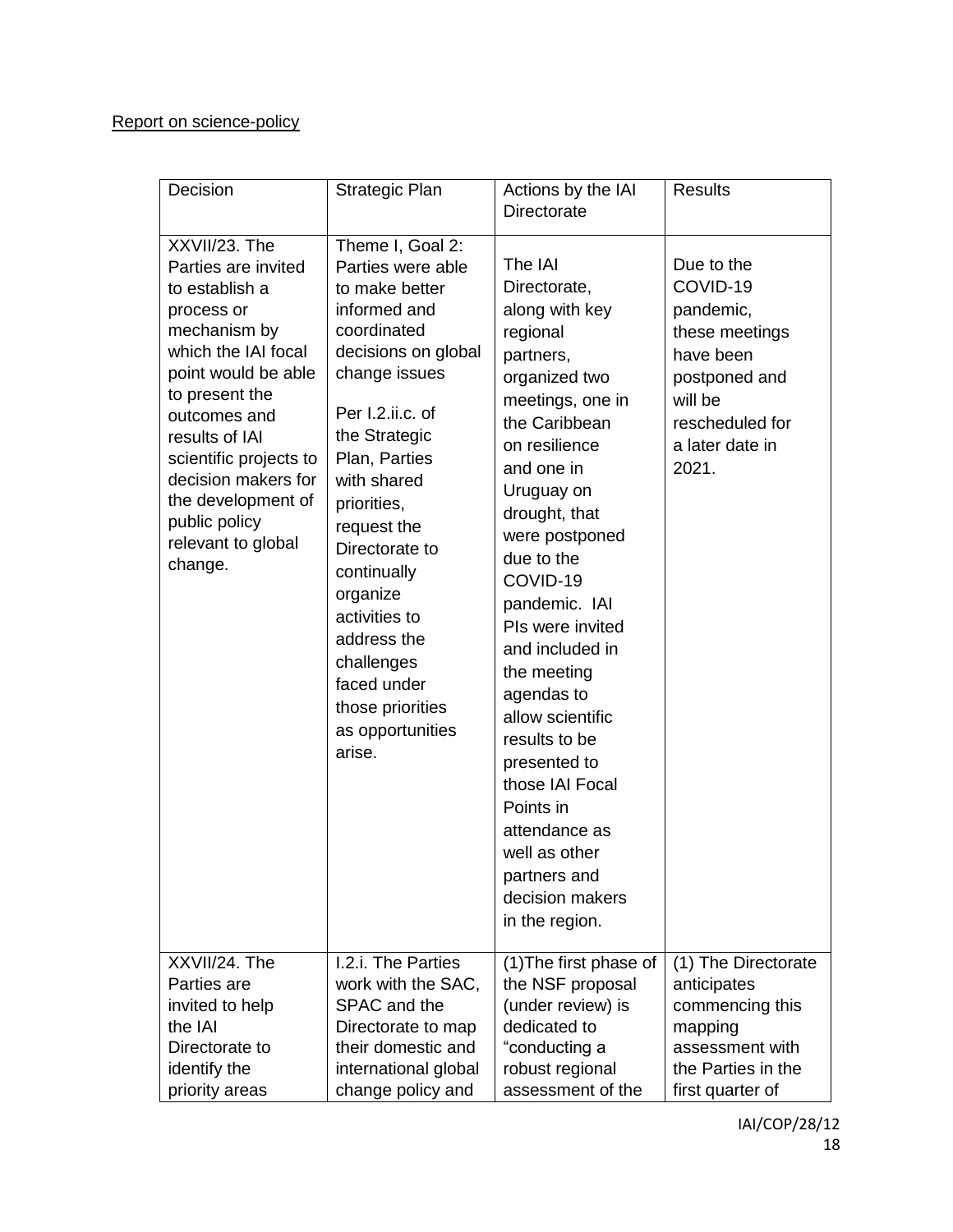| and research   | decision making      | national and            | 2021, pending                              |
|----------------|----------------------|-------------------------|--------------------------------------------|
| needs for      | landscape. This will | regional gaps,          | approval of the                            |
| policy and     | support the IAI in   | needs and interests     | grant by NSF.                              |
| decision       | funding research     | with respect to the     |                                            |
| making         | that is policy-      | global change           | (2) The Directorate                        |
| related to     | relevant for         | science-policy          | enabled and                                |
| global change. | member countries.    | nexus in the region.    | promoted the                               |
|                |                      | This assessment         | incorporation of<br>LAC research           |
|                |                      | will allow countries    |                                            |
|                |                      | to better inform the    | needs and priorities<br>into three Belmont |
|                |                      | IAI Directorate on      | Forum                                      |
|                |                      | national needs in a     | Collaborative                              |
|                |                      | regional context,       | <b>Research Actions</b>                    |
|                |                      | offering insights into  | (CRA) in the                               |
|                |                      | the policy              | intersessional                             |
|                |                      | processes,              | period: Food                               |
|                |                      | bottlenecks, and the    | Systems and                                |
|                |                      | leverage points         | Climate Change,                            |
|                |                      | where the provision     | Pathways to                                |
|                |                      | of scientific           | Sustainability,                            |
|                |                      | information can be      | <b>Towards</b>                             |
|                |                      | most effective."        | Sustainability of                          |
|                |                      | (2) The Directorate     | Soils and                                  |
|                |                      | has invited the         | Groundwater for                            |
|                |                      | Parties to share        | Society, and will                          |
|                |                      | research needs and      | facilitate the                             |
|                |                      | priorities for four     | inclusion of Parties'                      |
|                |                      | <b>Belmont Forum</b>    | priorities into a                          |
|                |                      | Collaborative           | brand new CRA                              |
|                |                      | <b>Research Actions</b> | under development                          |
|                |                      | (CRA) in the            | on Migration, with                         |
|                |                      | intersessional          | the first scoping                          |
|                |                      | period: Food            | workshop to be                             |
|                |                      | Systems and             | held virtually in July                     |
|                |                      | Climate Change,         | 2020.                                      |
|                |                      | Pathways to             | (3) The Pathways                           |
|                |                      | Sustainability,         | to Sustainability                          |
|                |                      | <b>Towards</b>          | <b>CRA will launch</b>                     |
|                |                      | Sustainability of       | late July 2020.                            |
|                |                      | Soils and               |                                            |
|                |                      | Groundwater for         |                                            |
|                |                      | Society, and a          |                                            |
|                |                      | brand new CRA           |                                            |
|                |                      | under development       |                                            |
|                |                      | on Migration.           |                                            |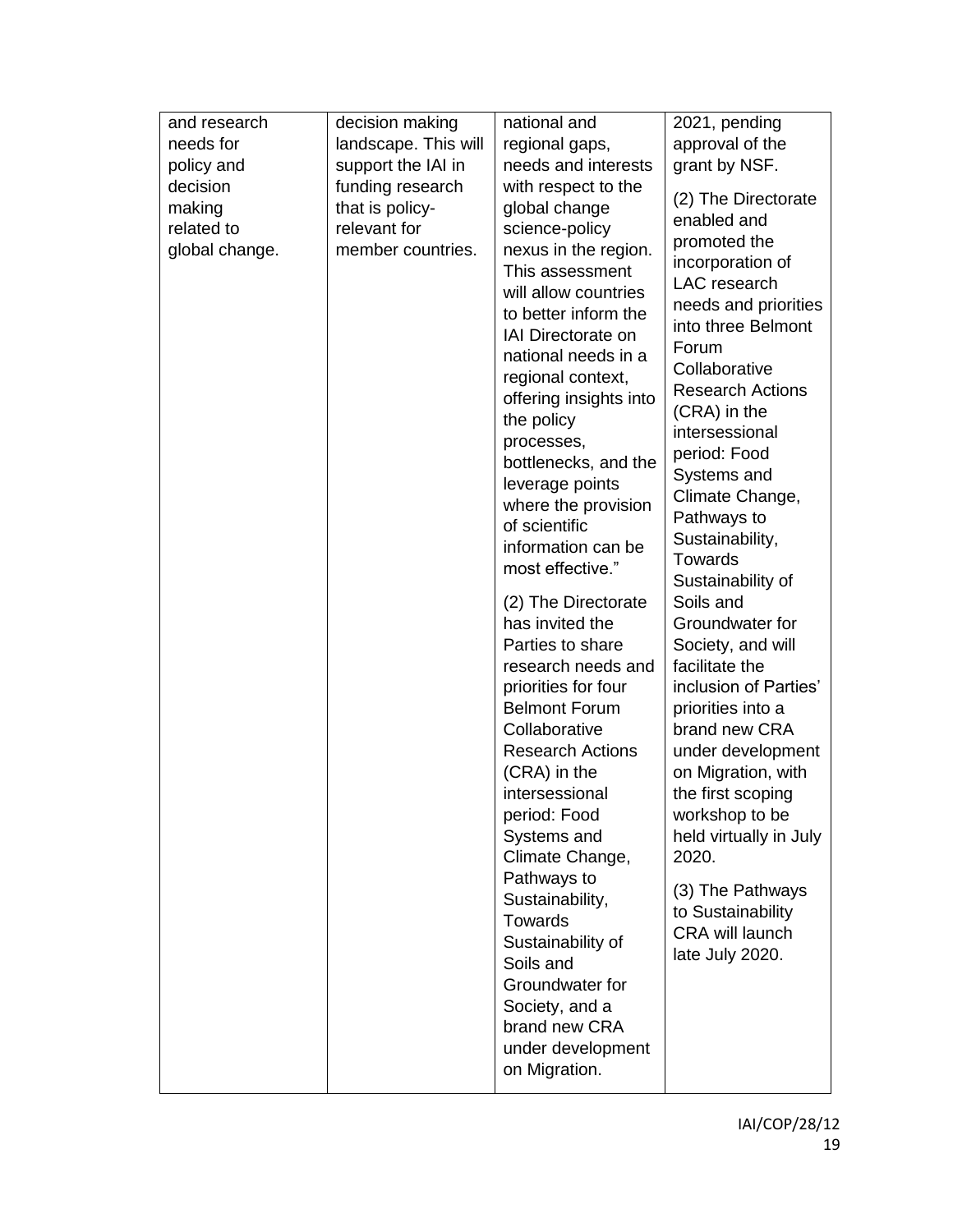|                                                                                                                                                                                                                                                                                                                    |                                                                                                                                                                                | (3) The Directorate<br>advanced LAC<br>participation in<br><b>Belmont Forum</b><br>CRAs by directly<br>enabling and<br>including our<br>network of<br>scientists,<br>researchers, public<br>and private<br>institutions, decision<br>makers, and<br>stakeholders in the<br>Pathways to<br><b>Sustainability CRA</b><br>through an IAI<br>annex to the call<br>text.                                                     |                                                                                                                                                                                                                                                                                                                                                                                                       |
|--------------------------------------------------------------------------------------------------------------------------------------------------------------------------------------------------------------------------------------------------------------------------------------------------------------------|--------------------------------------------------------------------------------------------------------------------------------------------------------------------------------|-------------------------------------------------------------------------------------------------------------------------------------------------------------------------------------------------------------------------------------------------------------------------------------------------------------------------------------------------------------------------------------------------------------------------|-------------------------------------------------------------------------------------------------------------------------------------------------------------------------------------------------------------------------------------------------------------------------------------------------------------------------------------------------------------------------------------------------------|
| XXVII/25. The<br><b>IAI Directorate</b><br>is instructed to<br>establish a<br>mechanism to<br>inform Parties,<br>through their<br>focal points, of<br>outcomes and<br>results of IAI<br>scientific<br>projects that<br>may assist in<br>the<br>development<br>of public<br>policy relevant<br>to global<br>change. | I.2.ii. The<br>Directorate will<br>identify knowledge<br>gaps, find<br>commonalities, and<br>direct research and<br>resources towards<br>informing Parties'<br>priority needs. | $(1)$ Per I.2.ii.c. of<br>the Strategic<br>Plan, Parties<br>with shared<br>priorities,<br>request the<br>Directorate to<br>continually<br>organize<br>activities to<br>address the<br>challenges<br>faced under<br>those priorities<br>as opportunities<br>arise.<br>$(2)$ The IAI<br>Directorate is<br>working with the<br>Pls from two<br><b>SGP</b> projects<br>with Uruguayan<br>researchers and<br>stakeholders to | $(1)$ The IAI<br>Directorate,<br>along with key<br>regional<br>partners,<br>organized two<br>meetings, one<br>in the<br>Caribbean on<br>resilience and<br>one in Uruguay<br>on drought, that<br>were postponed<br>due to the<br>COVID-19<br>pandemic. IAI<br>PIs were invited<br>and included in<br>the meeting<br>agendas to<br>allow scientific<br>results to be<br>presented to<br>those IAI Focal |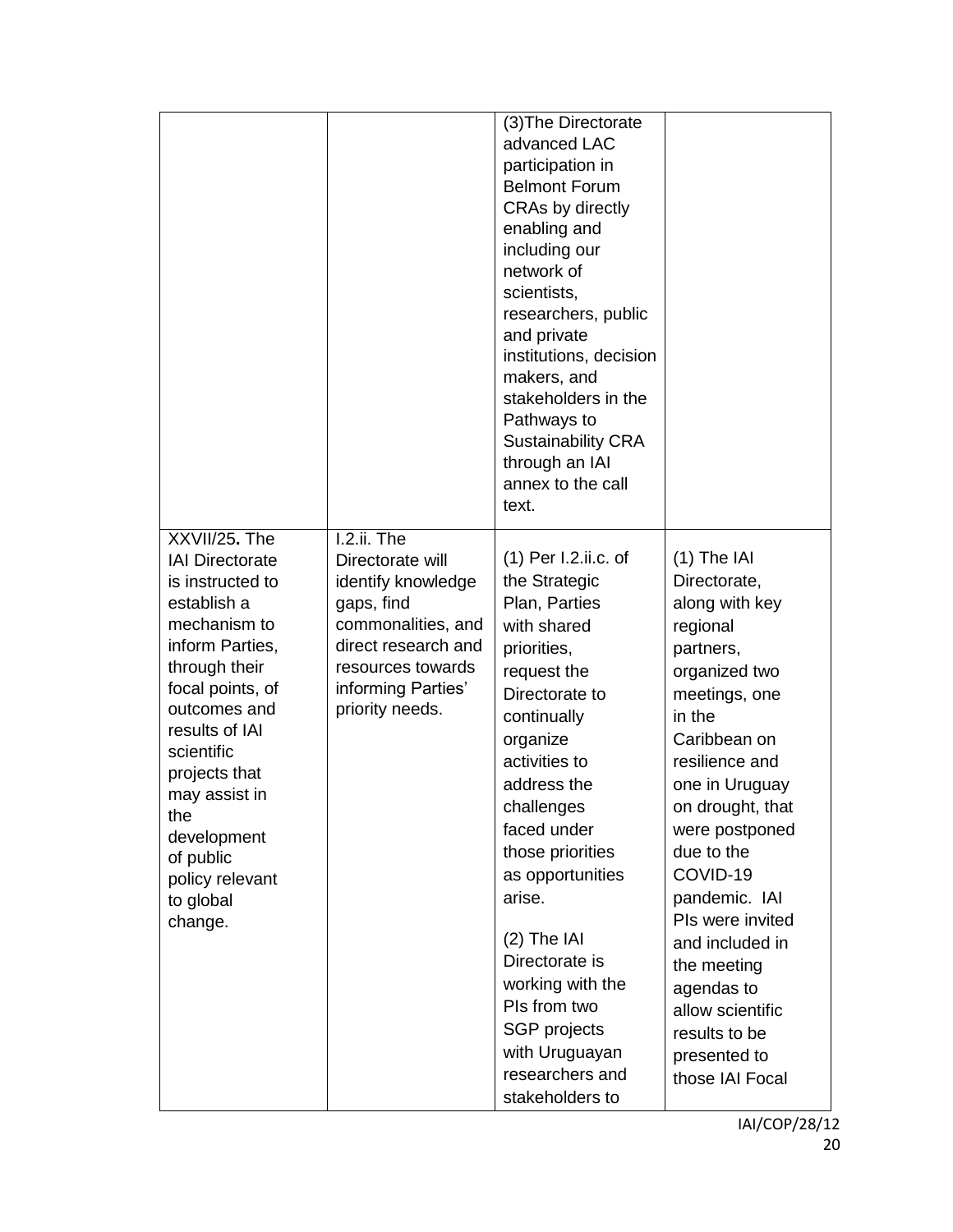|                        |                     | enable project          | Points in         |
|------------------------|---------------------|-------------------------|-------------------|
|                        |                     | results to be           | attendance as     |
|                        |                     | presented to the        | well as other     |
|                        |                     | Uruguayan               | partners and      |
|                        |                     | <b>Focal Points</b>     | decision          |
|                        |                     | and to align the        | makers in the     |
|                        |                     | ongoing projects        | region. These     |
|                        |                     | with Party              | meetings will be  |
|                        |                     | needs.                  | rescheduled for   |
|                        |                     |                         | a later date.     |
|                        |                     | (3) During the          |                   |
|                        |                     | regional                | (2) The IAI held  |
|                        |                     | mapping                 | a conference      |
|                        |                     | assessment              | call with SGP     |
|                        |                     | outlined above,         | PIs from          |
|                        |                     | the IAI                 | Uruguay on 30     |
|                        |                     | Directorate will        | June to identify  |
|                        |                     | liaise with             | priorities and    |
|                        |                     | Parties to              | facilitate the    |
|                        |                     | identify a              | presentation      |
|                        |                     | process by              | and uptake of     |
|                        |                     | which project           | results by the    |
|                        |                     | results can best        | Uruguayan         |
|                        |                     | be presented            | Focal Points.     |
|                        |                     | and shared with         |                   |
|                        |                     | <b>Focal Points for</b> | $(3)$ The         |
|                        |                     | possible                | Directorate       |
|                        |                     | inclusion in            | anticipates       |
|                        |                     | policy making,          | commencing        |
|                        |                     | where                   | the regional      |
|                        |                     | appropriate.            | mapping           |
|                        |                     |                         | assessment in     |
|                        |                     |                         | the first quarter |
|                        |                     |                         | of 2021,          |
|                        |                     |                         | pending           |
|                        |                     |                         | approval of the   |
|                        |                     |                         | grant by NSF.     |
|                        |                     |                         |                   |
| XXVII/26. The          | I.2.ii. The         | The IAI Directorate     | The Directorate   |
| <b>IAI Directorate</b> | Directorate will    | will work with the      | anticipates       |
| is instructed to       | identify knowledge  | Parties to identify     | commencing this   |
| assist the             | gaps, find          | and map national        | mapping           |
| Parties in             | commonalities, and  | and regional            | assessment in the |
| identifying            | direct research and | science-policy          | first quarter of  |
| priority areas         | resources towards   | priorities in the first | 2021, pending     |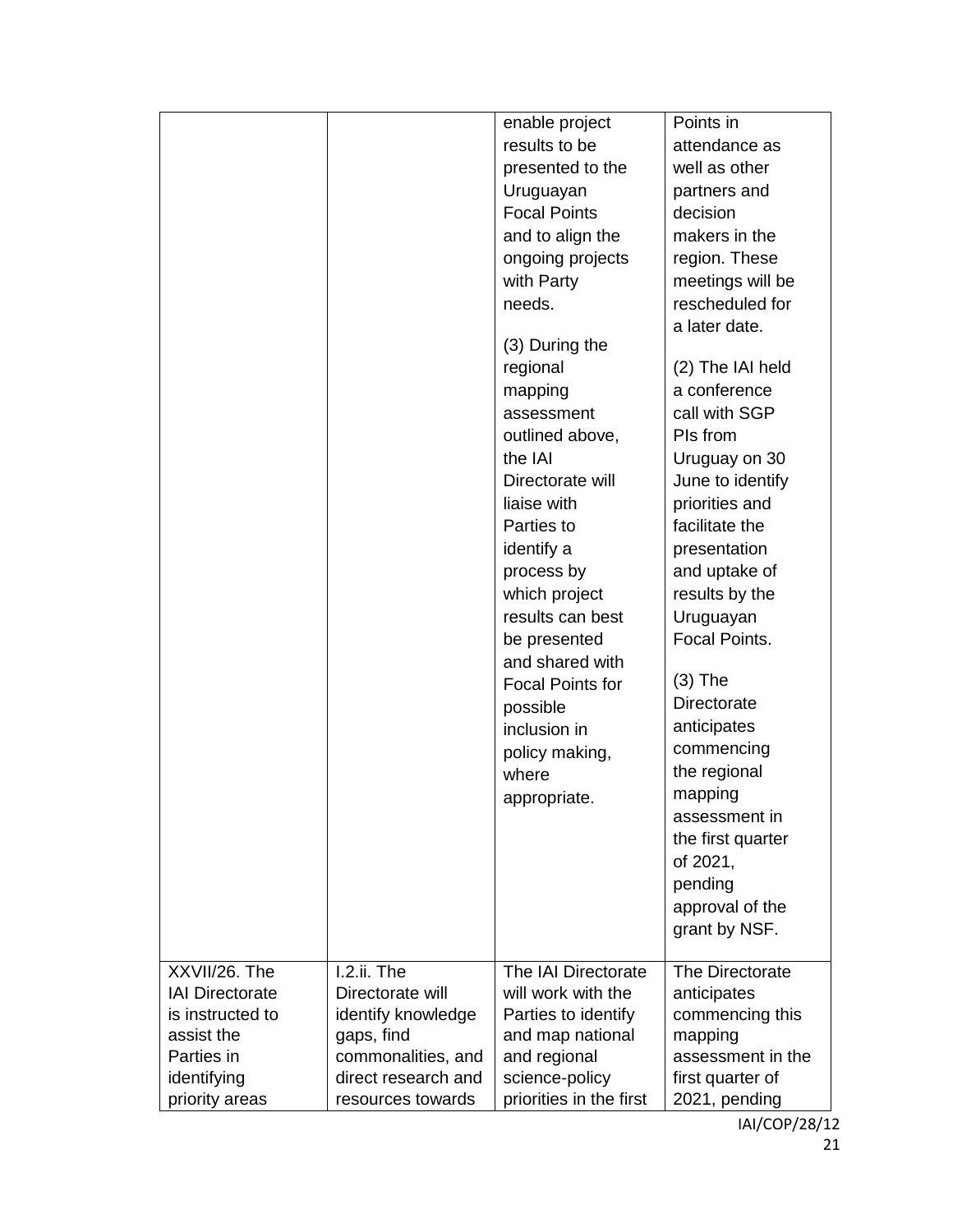| and research<br>needs for<br>policy and<br>decision<br>making, as<br>appropriate,<br>related to<br>global change<br>and wherever<br>possible, use<br>this when<br>designing and<br>implementing<br>its science<br>program. | informing Parties'<br>priority needs. | phase of<br>implementing the<br>NSF proposal<br>currently under<br>review (see<br>Decision XXVII/24<br>above). | approval of the<br>grant by NSF. |
|----------------------------------------------------------------------------------------------------------------------------------------------------------------------------------------------------------------------------|---------------------------------------|----------------------------------------------------------------------------------------------------------------|----------------------------------|
|----------------------------------------------------------------------------------------------------------------------------------------------------------------------------------------------------------------------------|---------------------------------------|----------------------------------------------------------------------------------------------------------------|----------------------------------|

Report on global outreach and communication

| Decision                                                                                                                                                                                                    | Strategic Plan                                                                                                                                                                                                                                                                                                                                                                                                                     | Actions by the IAI<br><b>Directorate</b>                                                                                                                                                                                                                                                                                                                                                                                    | <b>Results</b>                                                                                                                                                                                                                                                   |
|-------------------------------------------------------------------------------------------------------------------------------------------------------------------------------------------------------------|------------------------------------------------------------------------------------------------------------------------------------------------------------------------------------------------------------------------------------------------------------------------------------------------------------------------------------------------------------------------------------------------------------------------------------|-----------------------------------------------------------------------------------------------------------------------------------------------------------------------------------------------------------------------------------------------------------------------------------------------------------------------------------------------------------------------------------------------------------------------------|------------------------------------------------------------------------------------------------------------------------------------------------------------------------------------------------------------------------------------------------------------------|
| XXVII/21. The IAI<br>Directorate is<br>directed to continue<br>to explore<br>collaboration with<br>the Green Climate<br>Fund Secretariat, to<br>act as a Readiness<br>Delivery Partner in<br>Latin America. | Theme 2, 5,<br>Climate Change iii.<br>Support studies<br>that monitor the<br>evolution of the<br>goals of the<br>Nationally<br>Determined<br>Contributions<br>(NDCs) or other<br>multilateral<br>agreements of the<br>Parties in the<br>Americas, and<br>studies that<br>investigate the<br>possible impacts of<br>inaction.<br>Theme 3., 1.i.<br><b>Transfer relevant</b><br>IAI-generated<br>knowledge to the<br>Parties for the | The Directorate met<br>with the National<br>Designated<br>Authority (NDA) of<br>Uruguay and SGP<br>investigators<br>working in Uruguay,<br>to identify possible<br>projects.<br>The Directorate<br>organized a<br>teleconference with<br>the Green Climate<br><b>Fund Latin</b><br><b>American Country</b><br>Programming<br>Division in March<br>2020 to discuss the<br>required<br>documentation for<br>the IAI to become | The Directorate is<br>considering the<br>submission of a<br>proposal on the<br>impacts of climate<br>change on<br>Uruguayan<br>fisheries and<br>coastal zones, to<br>be further<br>discussed,<br>following the<br>identification of<br>priorities by<br>Uruguay. |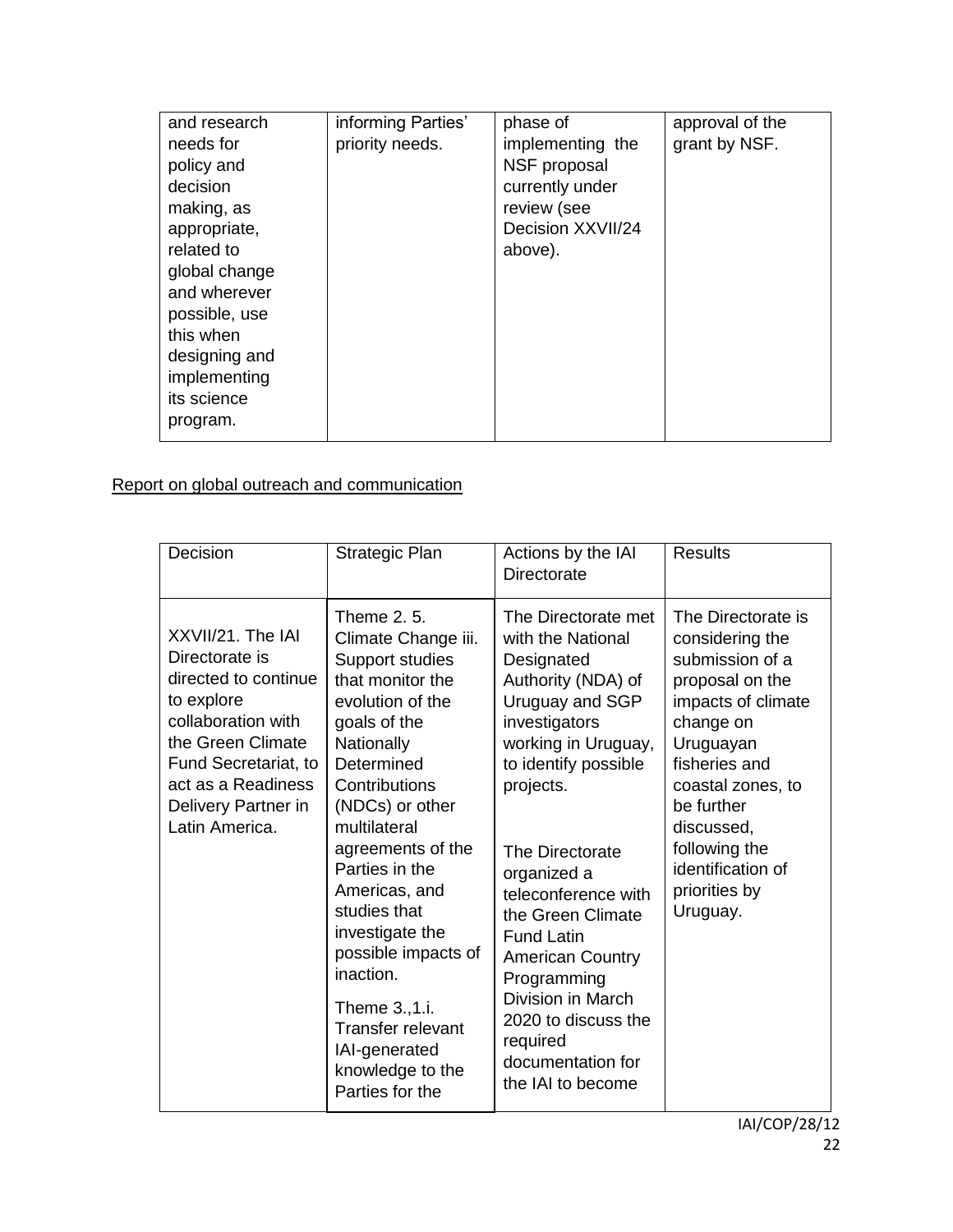|                   | development of<br>national, regional<br>and international<br>activities to assist in<br>the development of<br>evidence-based<br>policy-making<br>2.i. Provide<br>evidence-based<br>information to<br>Parties to assist<br>with the<br>development of<br>national, regional<br>and international<br>policies and<br>activities, such as<br>meeting national<br>obligations related<br>to the frameworks<br>under multilateral<br>environmental<br>agreements and<br>organizations<br>4.ii The IAI is<br>successful in<br>increasing funding<br>through writing new<br>proposals and<br>targeting strategic<br>partnerships. | an Accredited Entity<br>(national and<br>regional entities<br>require nomination<br>by a NDA) and a<br><b>Readiness Delivery</b><br>Partner. |                             |
|-------------------|----------------------------------------------------------------------------------------------------------------------------------------------------------------------------------------------------------------------------------------------------------------------------------------------------------------------------------------------------------------------------------------------------------------------------------------------------------------------------------------------------------------------------------------------------------------------------------------------------------------------------|----------------------------------------------------------------------------------------------------------------------------------------------|-----------------------------|
| XXVII/22. The IAI | Theme 3.4, ii, d.                                                                                                                                                                                                                                                                                                                                                                                                                                                                                                                                                                                                          | The Directorate                                                                                                                              | <b>BMBF</b> informed the    |
|                   | Annually promote                                                                                                                                                                                                                                                                                                                                                                                                                                                                                                                                                                                                           | organized a                                                                                                                                  | <b>IAI Directorate that</b> |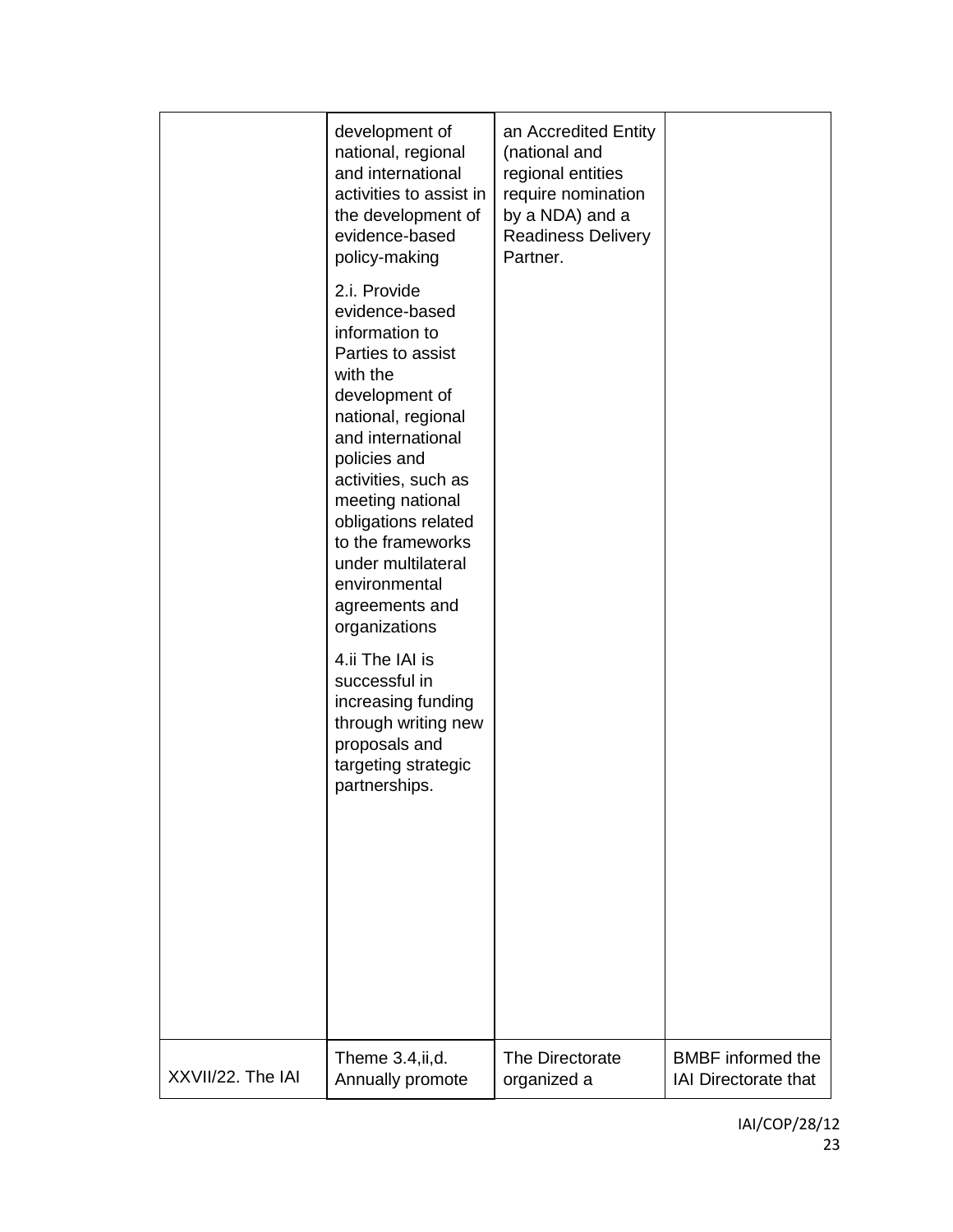| Directorate is<br>directed to identify<br>viable avenues to<br>engage Parties in<br>partnership with the<br>Initiative by the<br>Federal Ministry of<br>Education and<br>Research (BMBF)<br>of Germany to<br>strengthen<br>cooperation across<br>countries and<br>continents on<br>issues of climate<br>change.                                                                                                            | collaboration with<br>various<br>stakeholders,<br>including partners,<br>donor agencies and<br>development<br>banks, academia,<br>private sector and<br>constituent groups<br>at various<br>governmental<br>levels. This<br>includes partnering<br>with countries<br>outside the<br>Americas. | teleconference with<br><b>BMBF</b> to discuss<br>implementation of<br>joint programs in<br>Latin America and<br>the Caribbean.                                                                                                                                                                                                                                                                                                   | COVID-19 has<br>delayed internal<br>discussions on a<br>partnership with the<br>IAI Directorate.<br>They will inform the<br>Directorate in due<br>time.                                                                                                                                     |
|----------------------------------------------------------------------------------------------------------------------------------------------------------------------------------------------------------------------------------------------------------------------------------------------------------------------------------------------------------------------------------------------------------------------------|-----------------------------------------------------------------------------------------------------------------------------------------------------------------------------------------------------------------------------------------------------------------------------------------------|----------------------------------------------------------------------------------------------------------------------------------------------------------------------------------------------------------------------------------------------------------------------------------------------------------------------------------------------------------------------------------------------------------------------------------|---------------------------------------------------------------------------------------------------------------------------------------------------------------------------------------------------------------------------------------------------------------------------------------------|
| Decision XXVI/31.<br>The IAI Directorate<br>is directed to<br>continue to work<br>with strategic<br>partners, identify<br>opportunities to<br>facilitate the<br>science to policy<br>interface, including<br>through science<br>communication<br>initiatives, and to<br>facilitate<br>dissemination of<br>the scientific<br>knowledge needed<br>for the<br>implementation of<br>national and<br>international<br>policies. | Theme 3.1.d. The<br>Directorate<br>facilitates and<br>promotes topic<br>networks for<br>communication and<br>collaboration, as<br>well as South-<br>South cooperation<br>aimed at making<br>full use of global<br>change science to<br>enhance the<br>exchange of shared<br>experiences.      | The Directorate and<br>the United Nations<br>Office for South-<br>South Cooperation<br>(UNOSSC)<br>launched a<br>publication on 24<br>June 2020. The<br>joint publication,<br>"City-to-City<br>Partnerships and<br>South-South and<br>Triangular<br>Cooperation on<br>Sustainable Urban<br>Development". The<br>publication is<br>available as<br>information<br>document no.<br>IAI/COP/28/Info/1.<br>The Directorate<br>held a | A UNOSSC<br>webinar, with<br><b>Directorate</b><br>participation, was<br>held on 30 June<br>2020 to promote<br>discussions on<br>South-South<br>cooperation. The<br>IAI and the<br><b>UNOSSC</b> have<br>agreed on an MoU<br>and will finalized it<br>at a future event.<br>Discussions are |
|                                                                                                                                                                                                                                                                                                                                                                                                                            |                                                                                                                                                                                                                                                                                               | teleconference with<br>the Caribbean<br><b>Community Climate</b>                                                                                                                                                                                                                                                                                                                                                                 | ongoing following<br>this initial contact.                                                                                                                                                                                                                                                  |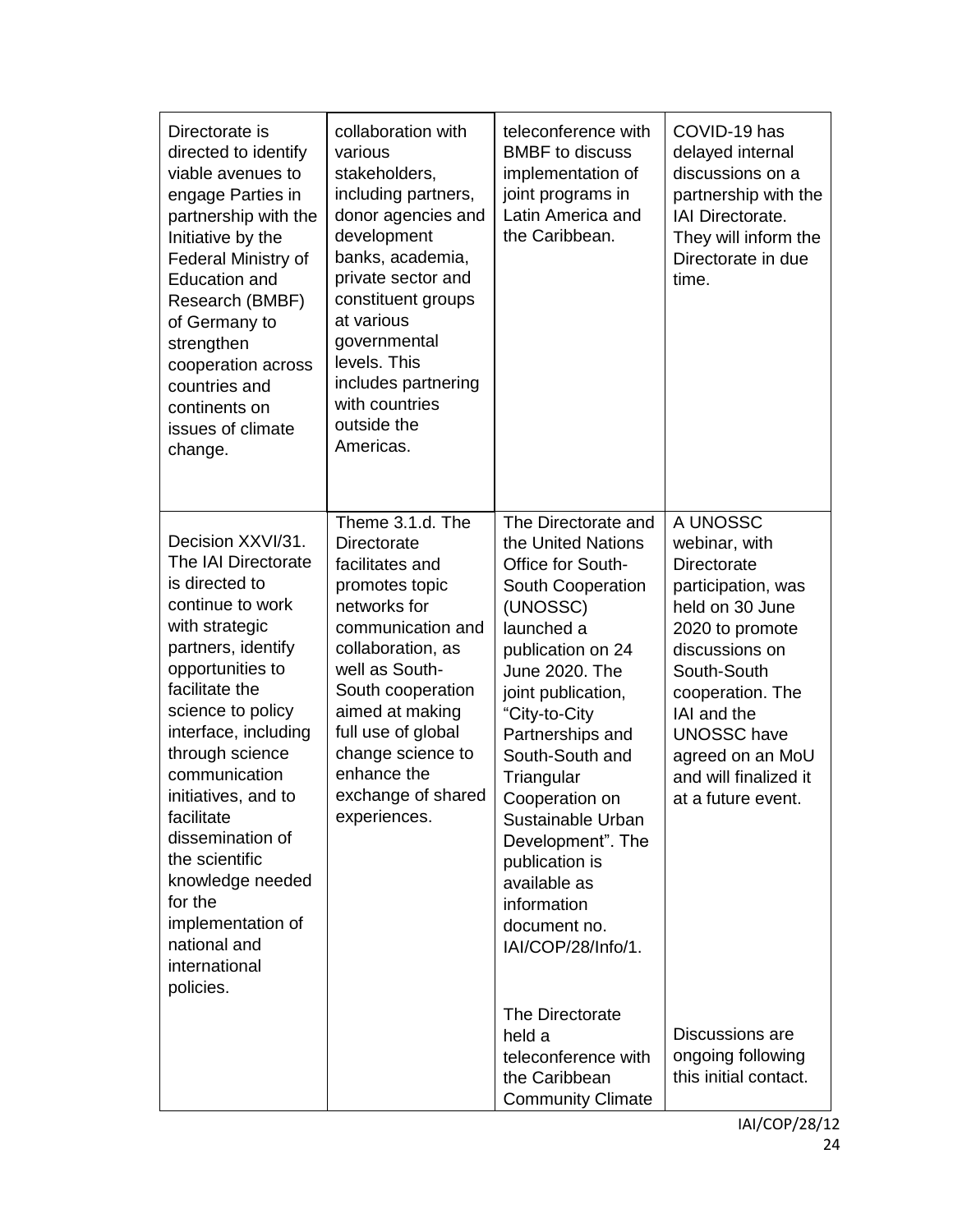|                                                                                                                                                                                                                                                                                                                     |                                                                                                                                                                                                                                                                                                                      | <b>Change Centre</b><br>(CCCCC) to explore<br>collaboration.<br>The IAI Directorate<br>is one of the<br>authors to the final<br>outcome document<br>of a meeting<br>organized by the<br><b>UN Economic</b><br>Commission for<br>Latin America and<br>the Caribbean on<br>Perspectives from<br>Latin America and<br>the Caribbean on<br>post-2020 global<br>biodiversity<br>governance. | The IAI Directorate<br>will continue to<br>promote the<br>objectives of the IAI<br>as an integral<br>element of<br>documents related<br>to the post-2020<br>biodiversity<br>framework (see<br>first paragraph in<br>the first chapter of<br>information<br>document<br>IAI/COP/28/Info/3). |
|---------------------------------------------------------------------------------------------------------------------------------------------------------------------------------------------------------------------------------------------------------------------------------------------------------------------|----------------------------------------------------------------------------------------------------------------------------------------------------------------------------------------------------------------------------------------------------------------------------------------------------------------------|----------------------------------------------------------------------------------------------------------------------------------------------------------------------------------------------------------------------------------------------------------------------------------------------------------------------------------------------------------------------------------------|--------------------------------------------------------------------------------------------------------------------------------------------------------------------------------------------------------------------------------------------------------------------------------------------|
| Decision XXVI/36.<br>The Directorate is<br>instructed to adopt<br>the IAI<br>Communications<br>strategy and plan to<br>increase<br>awareness of the<br><b>IAI</b> scientific<br>agenda, the IAI<br>capacity building<br>program, and the<br>activities related to<br>the provision of<br>data and<br>information to | Theme 3.1.a. The<br>IAI activities are<br>communicated<br>through official<br>notifications, web<br>postings and social<br>media. Parties,<br>SAC, SPAC,<br>investigators and<br>partner<br>organizations are<br>encouraged to<br>disseminate those<br>messages to<br>relevant<br>governmental<br>agencies and focal | The Directorate is<br>exploring<br>collaboration with<br>the Keystone<br>Symposia and<br>Virtual Keystone<br>Symposia (VKS) to<br>produce 4<br><b>ScienceTalks</b><br>highlighting COVID-<br>19 and IAI<br>research. Topics<br>and speakers are<br>under discussion<br>with the IAI-COVID<br>working group of                                                                          | The Directorate<br>and VKS will<br>produce 4 SciTalks<br>to be made<br>available online as<br>of late August<br>2020.                                                                                                                                                                      |

IAI/COP/28/12 25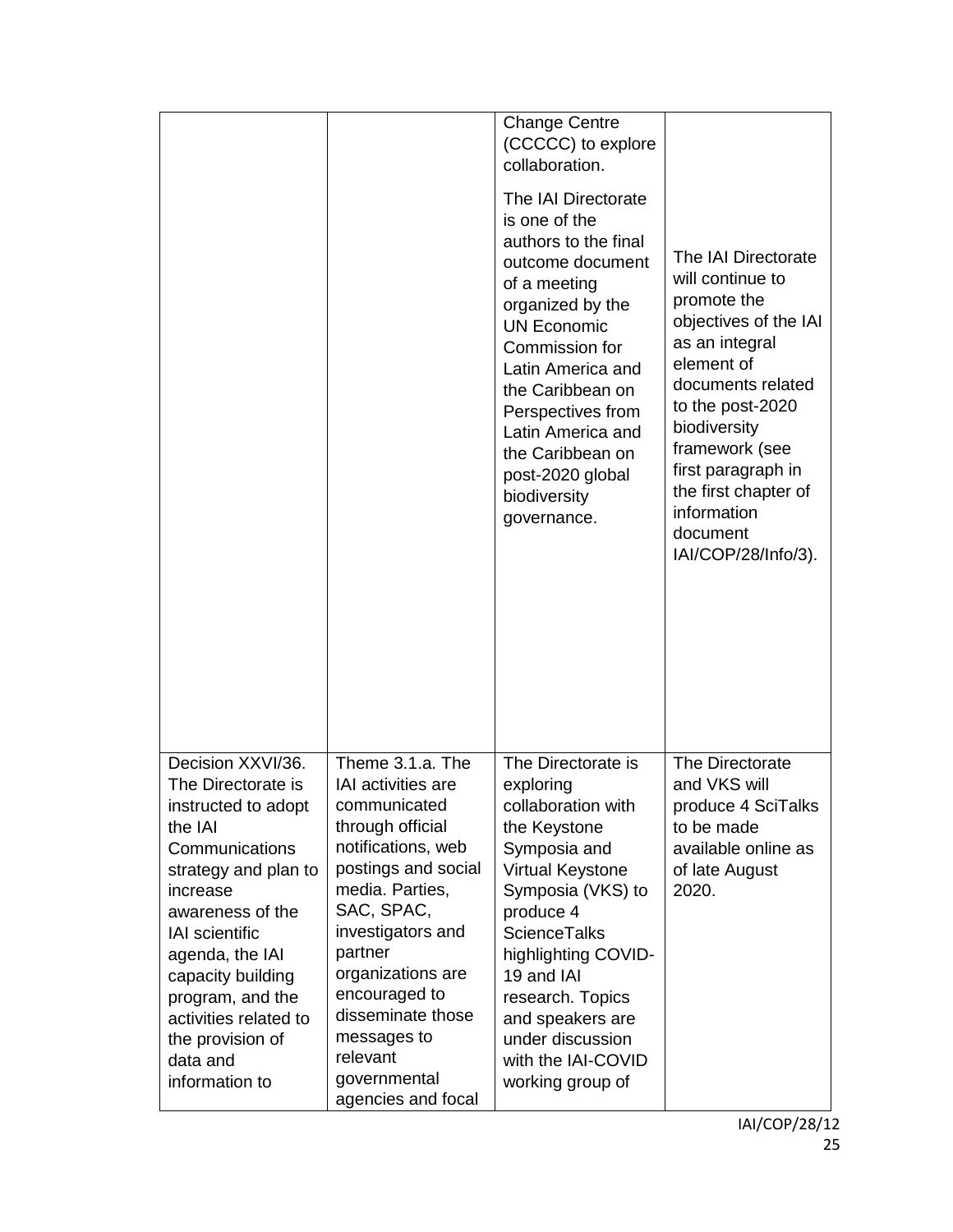| policy makers and<br>other stakeholders.                                                                                                                                                                                                                                                                                                                                                                                                                                                                                                                                 | points.                                                                                                                                                                                                                             | the SAC/SPAC.                                                                                                                                                                                                                                                                                                                                      |                                                                                                                                                                                                                                                                                                                                                                                                                           |
|--------------------------------------------------------------------------------------------------------------------------------------------------------------------------------------------------------------------------------------------------------------------------------------------------------------------------------------------------------------------------------------------------------------------------------------------------------------------------------------------------------------------------------------------------------------------------|-------------------------------------------------------------------------------------------------------------------------------------------------------------------------------------------------------------------------------------|----------------------------------------------------------------------------------------------------------------------------------------------------------------------------------------------------------------------------------------------------------------------------------------------------------------------------------------------------|---------------------------------------------------------------------------------------------------------------------------------------------------------------------------------------------------------------------------------------------------------------------------------------------------------------------------------------------------------------------------------------------------------------------------|
| XXVII/27. Parties<br>are invited to<br>consider<br>contributing<br>financial resources,<br>as appropriate, to<br>ensure publication<br>of a special issue<br>on the IAI in a peer<br>reviewed journal.                                                                                                                                                                                                                                                                                                                                                                   | Theme 3, Goal 1,<br>The Directorate's<br>communication and<br>outreach initiatives<br>facilitated and<br>promoted<br>communication of<br>science in the<br>region with a view<br>to achieving<br>sustainability in the<br>Americas. | At CoP-27, the<br>Guatemala Focal<br>Point expressed<br>interest in<br>supporting<br>publication costs for<br>those papers with<br>Guatemalan co-<br>authors.                                                                                                                                                                                      | One manuscript<br>invited to the<br><b>Special Issue</b><br>features<br>Guatemalan co-<br>authors. The IAI<br>Directorate will<br>communicate with<br>Guatemala Focal<br>Points pending the<br>final review,<br>revision, and<br>acceptance of said<br>manuscript.                                                                                                                                                        |
| XXVII/28. The IAI<br>Directorate is<br>instructed to<br>continue working<br>jointly with the<br><b>Science Advisory</b><br>Committee (SAC),<br>the Science Policy<br>Advisory<br>Committee (SPAC)<br>and CRN3<br>researchers on the<br>publication of a<br>Special issue on<br>the IAI in a peer<br>reviewed journal.<br>XXVII/29. The IAI<br><b>Science Advisory</b><br>Committee (SAC)<br>and the Science<br><b>Policy Advisory</b><br>Committee (SPAC)<br>are instructed to<br>collaborate with the<br>Directorate on the<br>publication of a<br>special issue on the | Theme 3, Goal 1,<br>The Directorate's<br>communication and<br>outreach initiatives<br>facilitated and<br>promoted<br>communication of<br>science in the<br>region with a view<br>to achieving<br>sustainability in the<br>Americas. | Members of the IAI<br>Directorate and the<br>SAC and SPAC are<br>currently serving as<br>guest editors for the<br><b>CRN3 Special</b><br>Issue, Bridging<br><b>Science and Policy</b><br>through<br>Collaborative,<br>Interdisciplinary<br><b>Global Change</b><br>Research in the<br>Americas, in the<br>journal<br>Environmental<br>Development. | 11 papers have<br>been submitted by<br><b>CRN3</b> researchers<br>and are under<br>review and<br>revision.<br>Publication of the<br>special issue has<br>been delayed due<br>to personnel<br>changes in the<br>editorial board,<br>challenges in<br>securing reviewers<br>with appropriate<br>expertise, a switch<br>in Elsevier's online<br>editorial<br>management<br>platform, and<br>setbacks related to<br>COVID-19. |